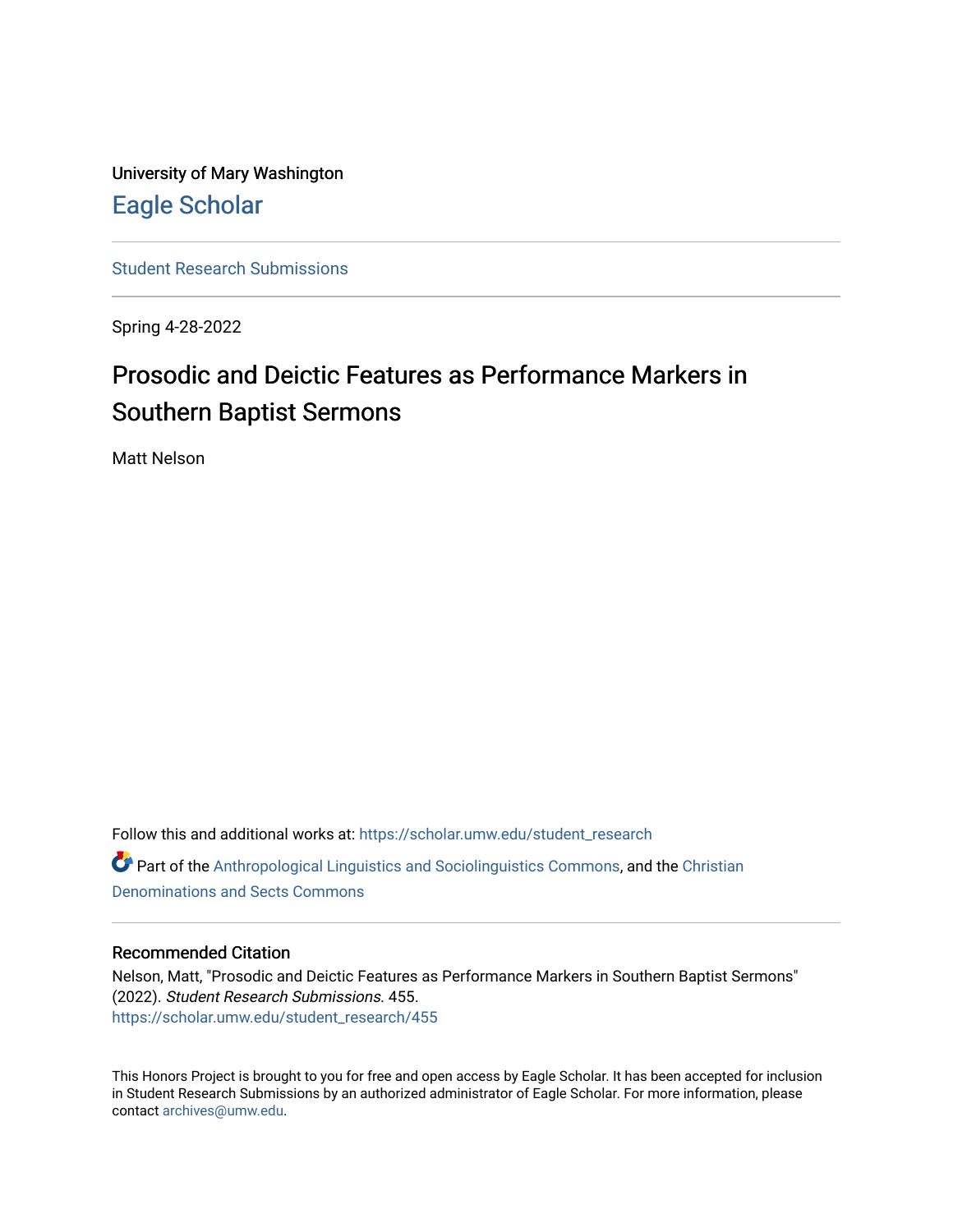Matthew Nelson Professor Lee LING470A1: Language and Culture 20 April 2022

Prosodic and Deictic Features as Performance Markers in Southern Baptist Sermons

# **Introduction and Literature Review**

As Malcah Yaeger-Dror (2014) has observed, the relationship between language and religion is inherently interesting because of the importance of written or spoken language as a tool for sustaining a religion. Regardless of whether practitioners transmit values textually or orally, language appears as a medium through which older generations evangelize to younger generations within a religious community. This linguistic transmission is particularly relevant for Southern Baptist Christianity, which utilizes both the written text of the Bible and the spoken content of a sermon delivered on a weekly basis, usually on Sunday morning. These sermons provide a perfect sociolinguistic environment for language as a performance helping create identity. Susan Harding's (1987) article about Southern Baptist rhetoric has been fundamental for the linguistic study of the Southern Baptist denomination of Christianity and how their use of language in an evangelical context has situational tendencies that both have the purpose of added rhetorical affect and demonstrating values specific to the conversation process. Other articles since have touched on specific patterns of Southern Baptist sermons or Southern Baptist language in general, but this paper will attempt to broadly catalogue the most notable patterns in Southern Baptist sermons that mark the event as a performance by serving both rhetorical and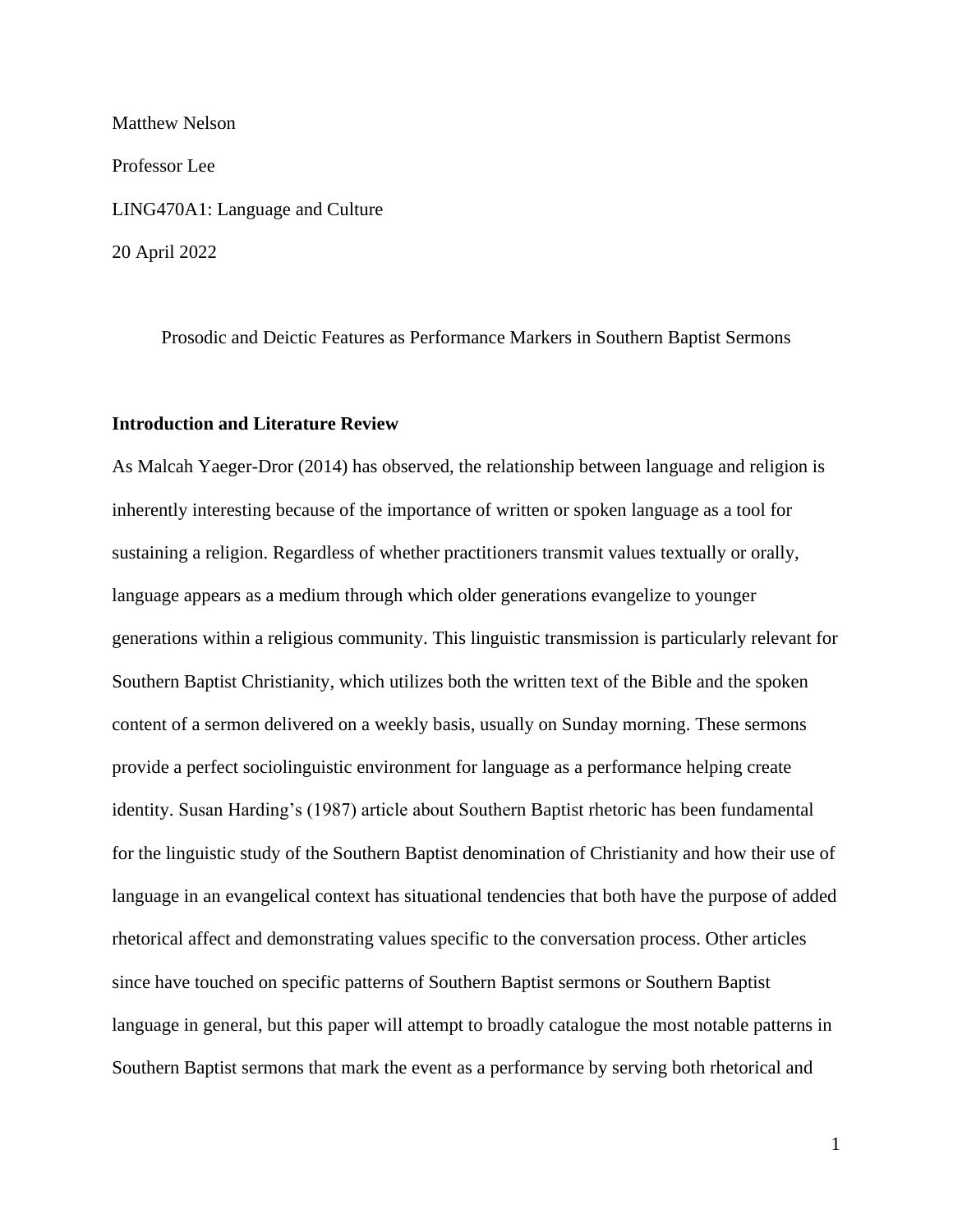communicative functions. In this paper, I will summarize my research of five different Southern Baptist pastors and discuss how the features of rhythm change, rhetorical pausing, personal pronoun usage, and deixis are signature traits of a Southern Baptist sermon that serve different purposes in the relationship between the pastor and the congregation.

Yaeger-Dror (2014) provides much of the theory that drives the sociolinguistic aspect of this paper. Her argument reviews past scholarship about the relationship between language, religious beliefs, and the transmission of culture. As she points out, the "living vitality of a community's religious beliefs" is essentially reliant on linguistic mediation, be it through oral delivery of religious ideas or the assembly of a written text or scripture (2014: 577). Furthermore, she draws from past research to say that religion, just like language, is a social construct about a community's ideological worldview, as they have filtered it through language. Drawing upon Yaeger-Dror's theory, I will argue that certain aspects of Southern Baptist sermons do not just mark performances, but also transmit certain ideas. Tayob (2017) has also contributed to the theoretical basis of this paper in his article arguing that sermons are linguistic performances by examining examples and the theory of sermons in the three main Abrahamic religions of Judaism, Christianity, and Islam. He concludes that the delivery of a sermon is a linguistic ritual marked by certain features and that these features include "employing rhetoric… and marking time and space" (2017: 132). The employment of rhetoric and references to the location and time of the sermon appear in the linguistic features of Southern Baptist sermons specifically and so are relevant to this paper. The final work driving the theory of my paper is Ann Wennerstrom's monograph *The Music of Everyday Speech*, which argues that prosody is an omnipresent aspect of discourse analysis and should be considered in studies of speech acts (2001).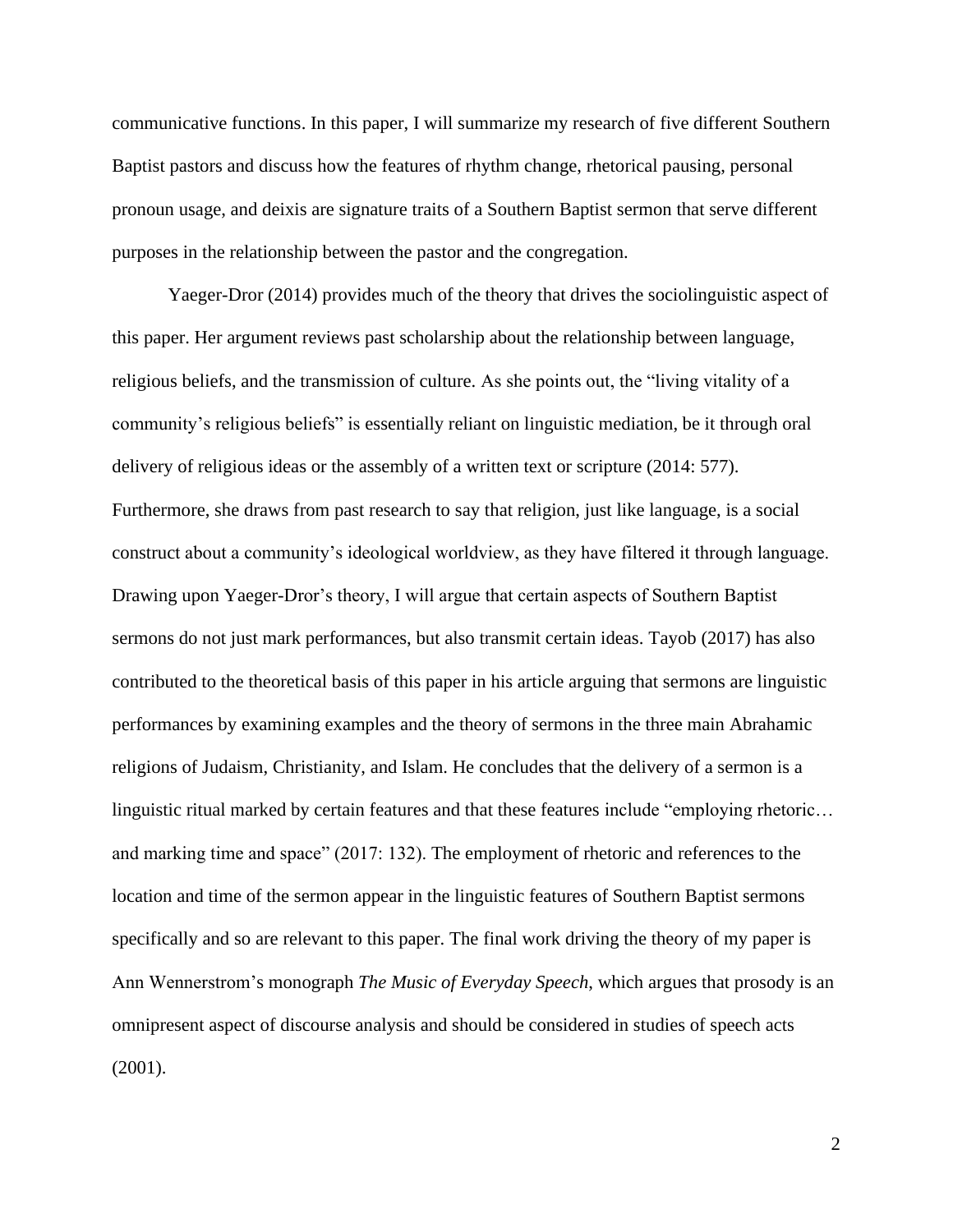I also drew upon some key articles that identify features of performing a Southern Baptist sermon similar to what I found in my data. Smith and Rosenberg (2016) reduce fundamentalist sermons to a sequential formula of stages, including the many changes of pace which I discuss. Britt (2016) writes about the comedy of Richard Pryor deals with outside perceptions of Southern Baptist preachers, also arguing that changes of pace are a clear marker of a performed sermon to the extent that acting portrayals of a pastor adopt such a habit as a linguistic marker. The topic of rhythm in a sermon is also central to Booker's (2016) work on the rhetoric of sermons, where she argues that pastors use linguistic manifestations of church values as rhetorical tools to persuade churchgoers of certain ends. Redmon (2003) created a corpus of Southern Baptist sermons and ranked words by frequency to identify the words that represent the core values of a Southern Baptist sermon. He highlights words such as 'God,' 'Jesus,' 'people,' and 'faith' as words appearing so frequently that they almost define the content of a Southern Baptist sermon, but also discusses relatively less frequent lexical terms such as personal or possessive pronouns or references to time or space. This is helpful for my sections where the appearance of lexical items such as pronouns or temporal terms is relevant.

There is extensive literature about how language mediates religious aspects of culture in the specific context of Southern Baptist communities. Harding (1987) argues that conversational language interacts with the speaker's Christian values to "appropriate the gospel in their inner speech" and align non-believers with the church to encourage conversion (1987: 2016). Harding does discuss some linguistic features, but she focuses more on how they represent the church's long-term goal of converting outsiders. Ward Sr. also writes about the sociolinguistic output of certain religious ideals with his 2015 paper on the linguistic tactics which churches use to circumvent the cognitive dissonance donors may feel when tithing money (2015). Bryan (2016)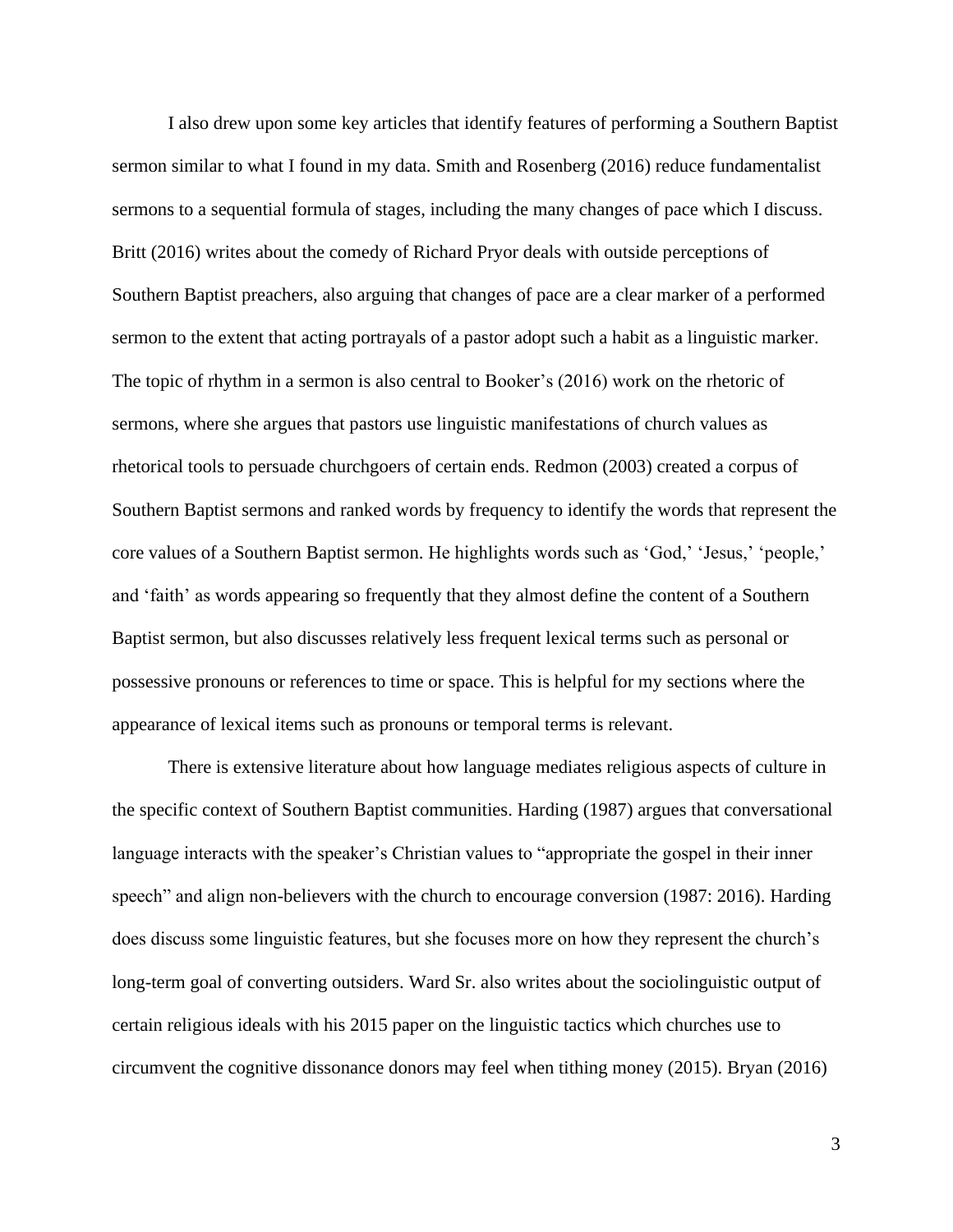also focuses on the practice of giving money to a church and briefly touches on linguistic factors in the pressure of the church but focuses on the corporatism of online churches and their altar calls. Goh (2008) briefly touches on the topic of personal pronouns and argues that megachurches use sermons, media, and spatial logic to spiritually orient the congregation in the pursuit of God, holiness, and redemption. Each individual article discusses in detail a specific feature of Southern Baptist speech both within and beyond the context of a sermon, so my paper will draw upon their analysis when discussing the individual features that contribute to the whole linguistic performance of a sermon.

In general, past scholarship on language and the Southern Baptist church has focused on specific characteristics or doctrines of the church or on specific linguistic features of Southern Baptist rhetoric. These different articles have shown conclusively that there are frequently occurring features across Southern Baptist sermons with various possible rhetorical or cultural goals but have not comprehensively analyzed how the entirety of sociolinguistic markers contribute to the sermon. Other prior work has dealt with the theory of religion as a sociolinguistic factor or a sermon as a routine of cultural transmission. This paper builds upon these more specific case studies on sermons by examining the many concurrent linguistic trends within a Southern Baptist sermon to examine how the delivery of a sermon is a staged, linguistic performance with specific certain rhetorical goals and implicit cultural messages.

# **Methodology**

This paper will focus solely on pastors and churches registered as members of the Southern Baptist Convention of Virginia. There is value to studying the broader world of evangelical sermons, but this study draws only from Southern Baptist churches in order to have an objective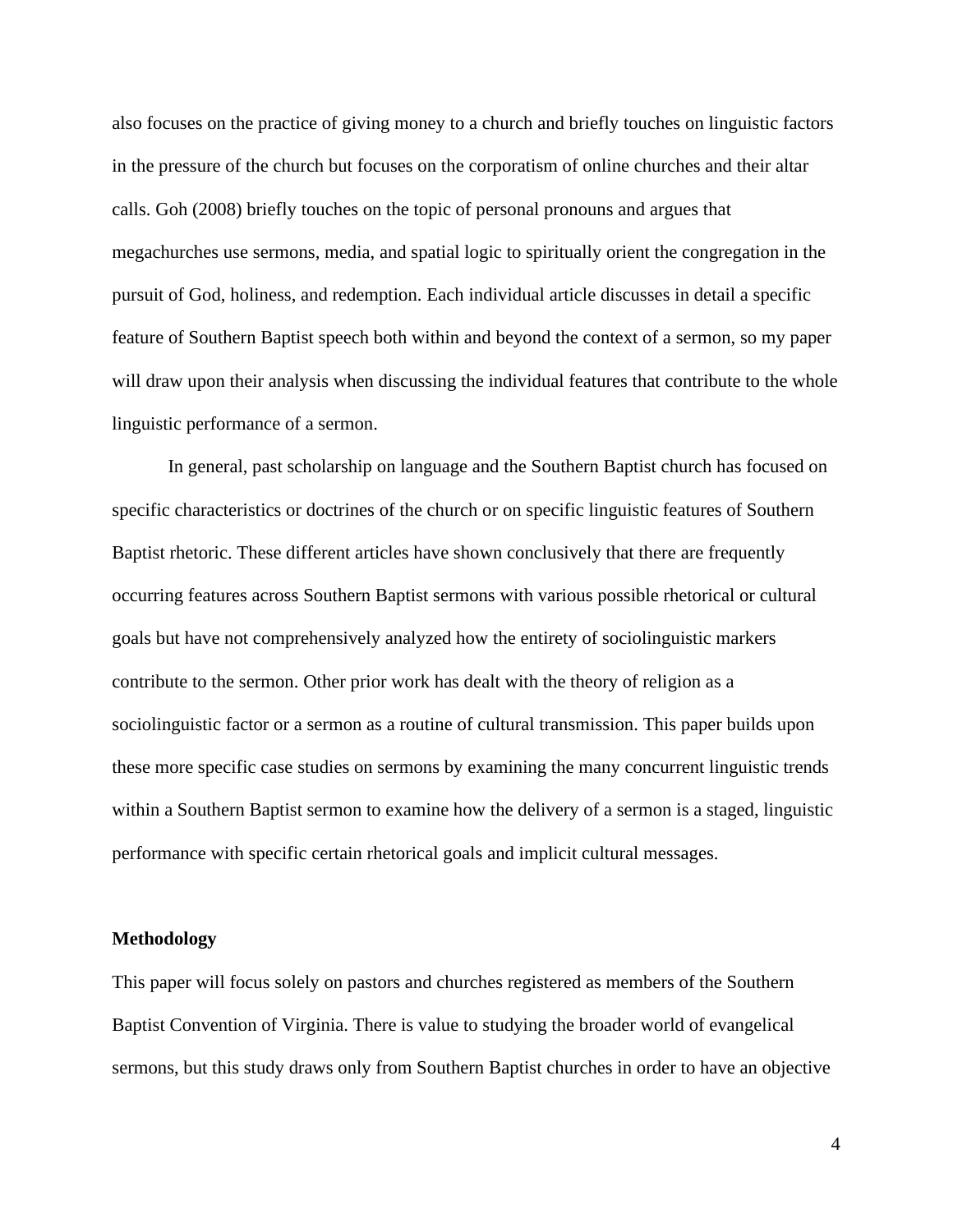definition for which the churches have already volunteered. All data in this study is taken from sermons which churches have made publicly available on church websites between January 2022 and April 2022. Every pastor whose sermon appears in this audio is an ordained pastor or an elder with a Southern Baptist church, identifies as male, and is over the age of thirty. All church websites are accessible through the Southern Baptist Convention of Virginia website.

To make the data accessible in text, I have transcribed relevant excerpts from the sermons that best illustrate the points made within this paper. The conventions for the transcription process can be found in Appendix A and are roughly based on Ann Wennerstrom's conventions (2001). Although the churches voluntarily post recordings of their sermons, all data has been made confidential to prevent any criticism of the church due to the content of the sermon recorded in this paper. The sermons, pastors, and churches will all be referred to, respectively, as Sermon A through E, Pastor A through E, and Church A through E. All transcription data cited in this paper can be found in Appendix B.

# **Rhythm Change in Sermons**

Whether listening personally or by reading a linguistic transcription of the sermons sampled by this study, the tendency for each of the five pastors to frequently speed up or slow down his rate of delivery is immediately noticeable. For example, consider the four line sample from Pastor A in Excerpt 1. In this excerpt, and any other excerpt in this paper, the sermon is transcribed lineby-line, with  $\gg$  and  $\ll$  representing hastening or slowing the rate of speech,  $(x.x)$  representing a pause and the length of the pause, and underlined words representing stress.

# 1) Excerpt from Sermon A

```
1 << When (2.0) we become (1.0) > a child of God= >> = when we
2 become a born again believer (.) << we are surrendering
3 ourselves (1.5) >>to the lord Jesus Christ << he has BOUGHT
```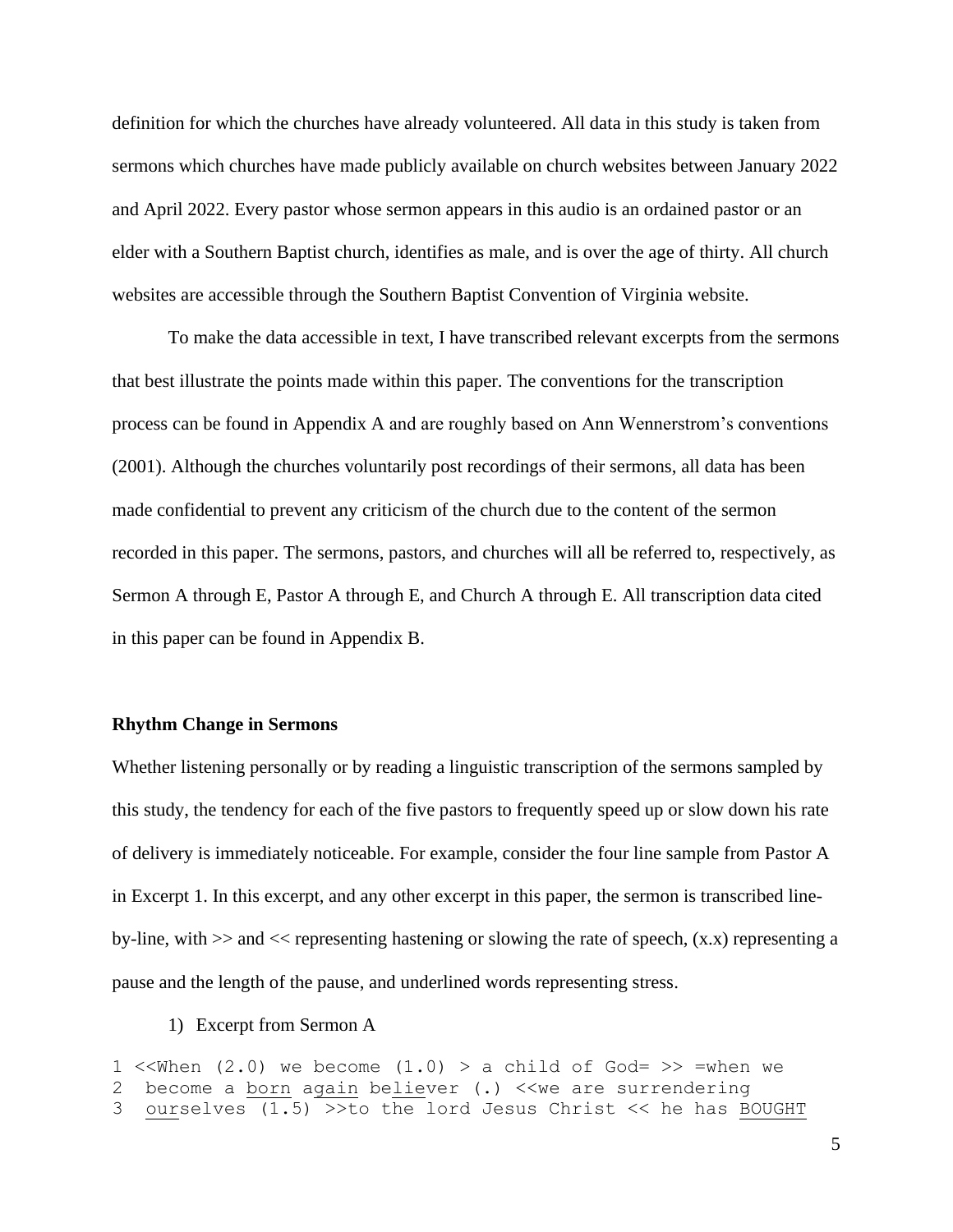4 us (1.0) with the price of his blood=we belong to him In only a couple seconds of addressing the audience, Pastor A changes his pace six times. He begins by slowing down his delivery relative to the speed he had been speaking at prior to the excerpt, then speeds up gradually after a brief pause, then changes pace more drastically four times in the rest of the utterance. This practice is so recognizable that depictions of pastors in secular media will use this change of speaking pace to signal the voice of other effect when portraying a pastor (Britt 2016: 685). Another interesting feature of this segment is Pastor A's latching to his own statement with "a child of God= =when we become a born again believer." Another stylistic option for a pastor is the self-interruption to emphasize a certain point, which Pastor A performs by latching his own statements together in lines 1 and 4. The self-latching that appears in some sermons, including this excerpt from Sermon A, both actualizes this selfinterruption and emphasizes the change of speed when it occurs by cutting away the short break between the words "God" and "when." This excerpt then demonstrates not just Pastor A's habit to change rhythm while speaking, but to occasionally self-latch to interrupt himself and intensify the effect of his tempo change.

Booker (2016) discusses the designed impact of rhythm changes in sermons by considering the linguistics of persuasion across many different contexts of speech. Across these possible contexts, a speaker aiming to accomplish a particular goal will prepare a "meticulously crafted rhetoric" as a tool for winning over listeners (2016: 12). In the context of a Southern Baptist sermon, one of the most important tools of persuasion available to a pastor is adopting a "rhythmic flow" throughout the sermon (2016: 12). The change of delivery also serves double purpose as arguably the most recognizable stylistic feature of a sermon (Smith and Rosenberg 1973: 167). The change of rhythm gives a poetic or metrical feel to the sermon, even though it is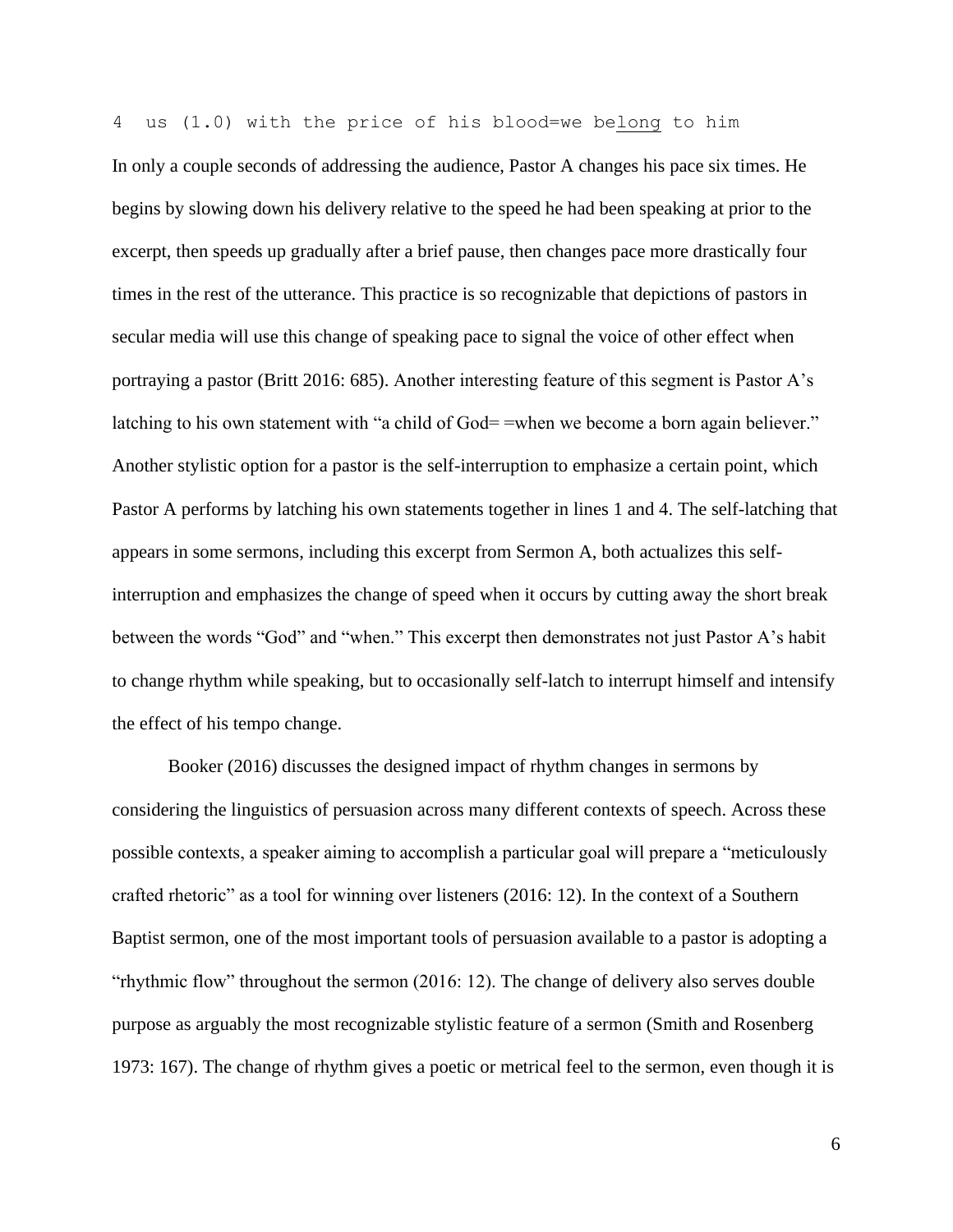theoretically a prose delivery (Harding 1987: 172). There are multiple possible explanations for why this is an effective tactic. Harding suggests that the use of rhythm changes in an oral performance personalize the relationship between the pastor and the congregant (1987: 172). It also seems possible that the changes of tempo entrance the listeners by giving an almost hypnotic musical aspect to the spoken word of the sermon. The excerpt from Sermon B suggests a third possible interpretation.

2) Excerpt from Sermon B

```
10 he says but << see:k first (.5) his kingdom and his
11 righteousness and a:ll these things will be added to you=
12 >>=we sometimes focus on the thi:ngs (.) and forget all about
13 God's kingdom (.) < and God's righteousness
```
Pastor B's decision to slow down in line 10, when he begins to summarize a precept from the Bible substitutes for a voice of other performance. In other words, he is taking on a voice of someone else. Since there is no way for a pastor to imitate Biblical figures without imposing his own impression of them, noticeably changing rhythm can signal to the audience that he is outlining the verses covered by his sermon.

# **Frequent Pauses in Sermons**

Another prosodic feature that marks the performance of a Southern Baptist sermon is the frequent pause-taking during the sermon. For example, Pastor A pauses several times in the lines following Excerpt 1, as Excerpt 3 demonstrates.

3) Excerpt from Sermon A

```
7 the Lord it's a continual process (.) of surrendering=
8 audience member> =amen=
9 =MORE and MORE of my life >> more and MORE of who I am what
10 I have (2.0) realizing I don't have anything (2.0) < he has
11 everything if (.) he has me. (2.0) and that's the struggle
12 (.) that we have
```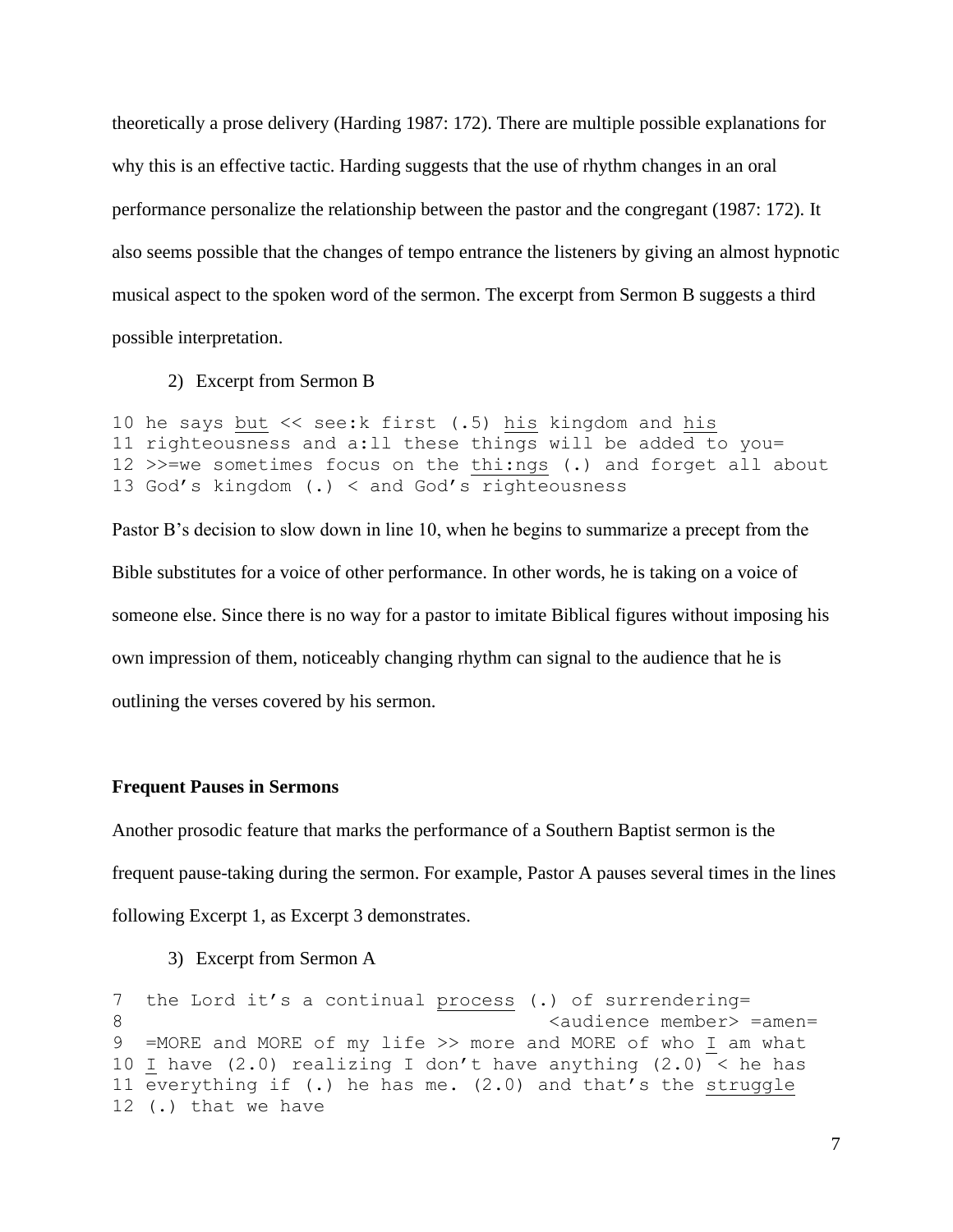On three separate occasions in this excerpt (lines 10 and 11), Pastor A pauses for two seconds while speaking. These pauses serve to stress concepts that Pastor A wants the congregants to internalize through listening so that he can sustain the religious culture of the Southern Baptist community. For example, he pauses very briefly after stressed words representing abstract parts of becoming a Christian with "process" in Line 7 and "struggle" in line 11. He also uses anticipatory pauses, as in line 11 where he pauses in the utterance "if (.) he has me." This pause emphasizes the condition of his relationship with God as part of the process of growing more spiritual.

Deliberate pauses can also serve to punctate or stress items in a list, such as Lines 18-19 of Sermon E when Pastor E says "immo:ral unethical (.) uh corrupt (.) unbiblical (.)." He does use the filler "uh" next to a pause, which could indicate unsureness in his speaking. This example, however, matches a similar utterance by Pastor A in lines 24-26 of Sermon A when he says "and we see (.) Mary (.) we see (.) Judas  $(0.5) \leq$  and we see Jesus in these verses. (1.0)." The pauses emphasize certain concepts about actions in an anecdote or about Biblical figures and collaborate with tricolonic constructions such as Pastor A's list.

These pauses occur commonly across all five sermons, as visible in the table in figure 1.

| Pastor | $< 1.0$ sec   | 1.0-1.9 sec $\vert$ 2.0+ sec | Total | Time<br>speaking | Sec between<br>Pauses |
|--------|---------------|------------------------------|-------|------------------|-----------------------|
| A      | 23            |                              | 33    | 2:01             | 3.66                  |
| B      | 29            | $\overline{4}$               | 34    | 1:24             | 2.47                  |
|        | $\mathcal{L}$ |                              |       | 1:34             | 5.53                  |
|        | 12            |                              | 18    | 1:25             | 4.72                  |
| E      | l 1           |                              | 20    | 1:49             | 5.45                  |
| All    | 92            | 21                           | 122   | 8:13             | 4.04                  |

Figure 1. Frequency and distribution of pauses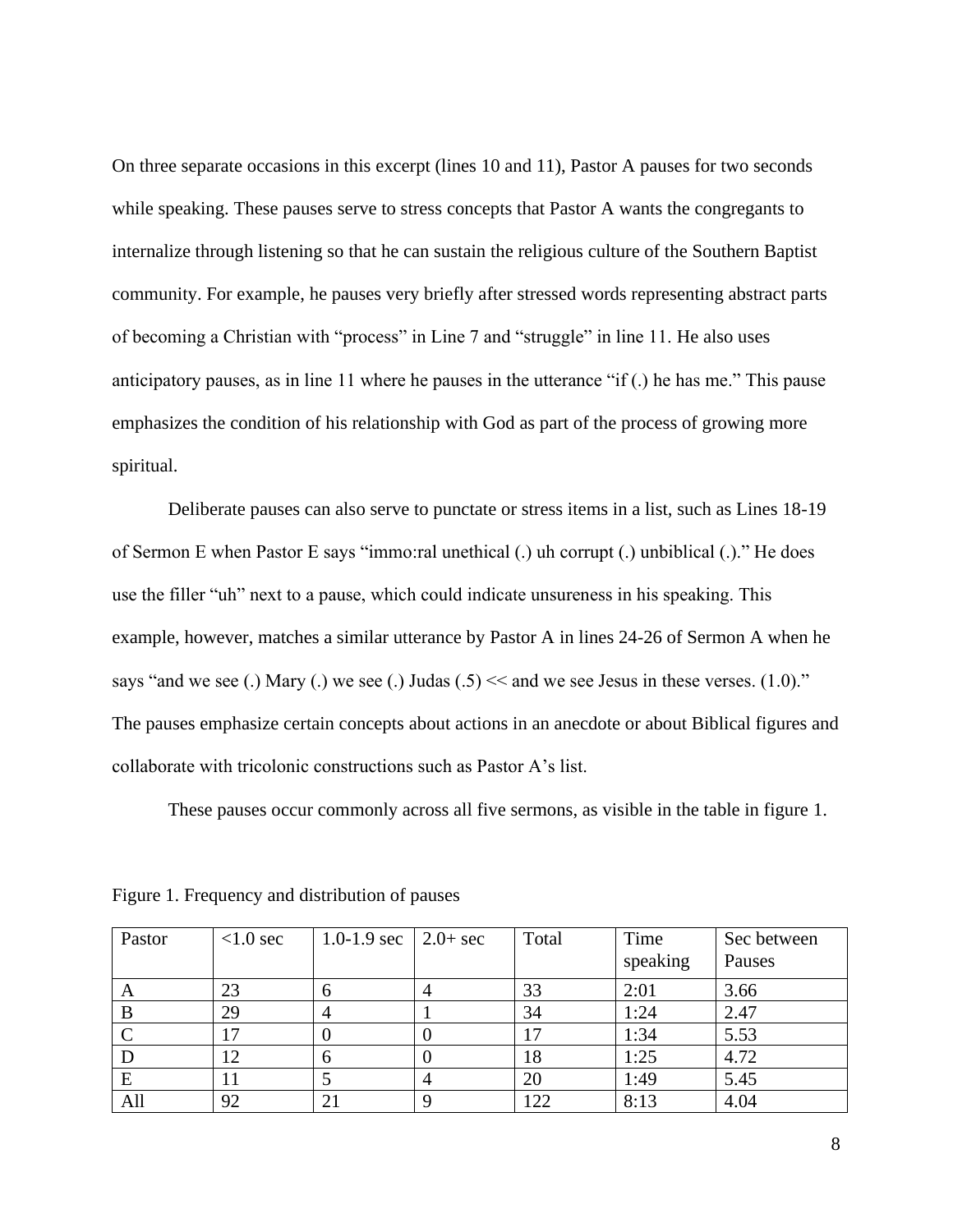No pause is longer than four seconds, which Pastor E does twice (Sermon E, Line 7). Across the sample of sermons, there are several pauses, although the data skews heavily towards shorter, frequent pauses, rather than long, drawn-out pauses. The frequency of pauses ranges from Pastor B pausing every 2.47 seconds in the excerpt from Sermon B to Pastor E only pausing every 5.45 seconds. As a unit, the pastors paused once after every 4.04 seconds. This could indicate that pastor is unsure of the content, but since the oral performance of a sermon is such a rehearsed and researched act, it seems unlikely that the pastor would be so unprepared. In addition, sermon recordings where video was available show that the pastor has physical or electronic notes available to consult during the sermon. The pastors also pause even when reading directly from the Bible, which shows that the pauses are generally not signs of the speaker trying to reproduce content from memory. The excerpts also rarely contain filler words, which shows that the pastors are confident in their speech and suggests the pauses are indeed rhetorical or stylistic.

# **Personal Pronoun Usage**

Another linguistic phenomenon that transcends the pastors in this study, as well as the pastors in other studies, is the careful use of personal pronouns to create social connections or enforce social ideas. The excerpt from Pastor D's discussion on embracing contributions to the church in Excerpt 4 demonstrates this tendency and two competing purposes of the changes in personal pronoun.

### 4) Excerpt from Sermon D

13 fruit is it  $(.5)$  << that will be seen in you  $(1.0)$  a lot 14 of times we like to make excuses  $(.5)$  >> I know I do  $15 < I$  like to say well yknow that's just not my my gift  $(1.0)$ 16 u:h > that's not my strength  $(1.0)$  yeah that's- yknow [full 17 name] is really good at serving like that um (.) that's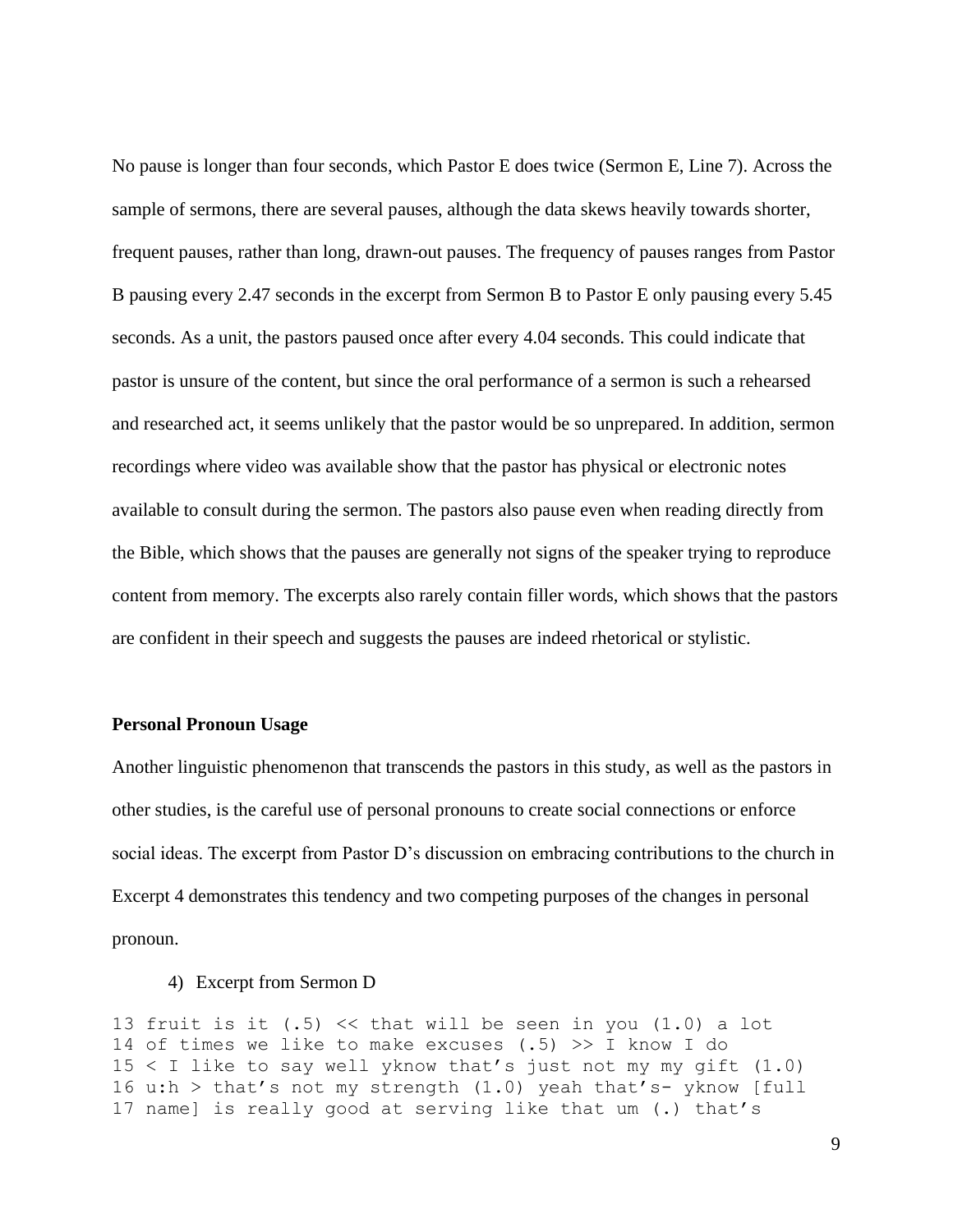18 his gift  $(1.0)$  and we hide behind sometimes= >> =how many of 19 you have ever taken a spiritual gifts test (.5) how many of 20 you ever used that as an excuse for not having to fulfill 21 one of these fruits of the spirit

In this excerpt, Pastor D begins using the second person plural pronoun "you" (line 13), transitions to the first person singular "I" (line 14), then returns to the second person plural pronoun "you" after a brief anecdote relating his feeling of inadequacy relative to another pastor (line 19). Changing up the personal pronoun in an utterance to shift the grammatical subject of speech was a frequent tactic of pastors in Bryan's (2016) study, albeit with varying end goals. One tactic which Pastor D could be using here is a tactic of modelling. In Bryan's paper, the habit of modelling usually occurred with first person plural only in positive contexts, but Pastor D uses it similarly here to make a negative example out of himself (2016: 102). Pastor D focuses on his own attitudes of using excuses to avoid certain work by shifting from second person to first person and highlighting his own decision-making. The use of second person plural at the beginning and end of the excerpt is also significant. Using second person plural in a sermon has two main outcomes. Firstly, the practice involves the congregants more in the sermon by giving them agency in the lesson of the anecdote or sermon (Bryan 2016: 90). Secondly, the ambiguity between second person singular 'you' and second person plural 'you' allows the pastor to create a sense of intimacy (Bryan 2016: 58). Although the pragmatics of the pastor addressing the congregation as a whole is clear, he also gives the impression of addressing individual congregants and building personal relationships.

Many linguists have discussed the varying impacts of how pastors choose to use personal pronouns in different ways. Goh (2008) suggests that the inverse may be true of second person plural creating intimacy by writing that first-person plural pronouns for the pastor's actions give the congregants a feeling of greater involvement. My data shows an example of this when Pastor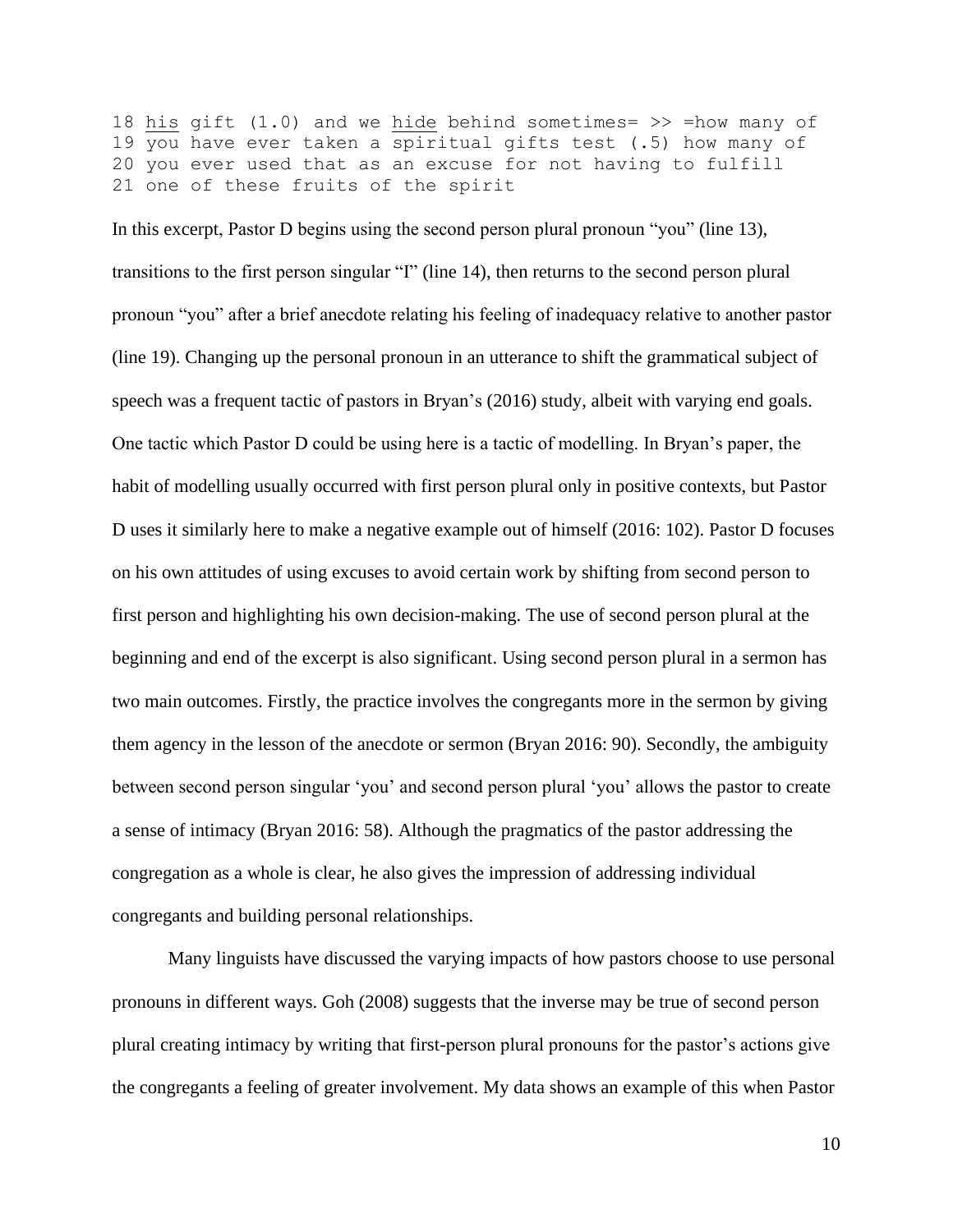A says "we are surrendering ourselves (1.5) >>to the lord Jesus Christ" (Lines 2-3). Here, Pastor A even stresses the pronoun in "ourselves" to emphasize the first-person plural. However, the sermon is focusing on his personal development with Jesus Christ. By saying "we are surrendering" instead of referencing his personal act of surrendering, he gives the audience more agency and encourages them to follow his precedent. Redmon (2013) also gives examples of the lexical data supporting personal pronoun choices as a feature of Southern Baptist sermons. According to his computational data, one of the most common phrases in the "Southern Baptist sublanguage" is 'into your <noun>' (Redmon 2003: 113). Thus, multiple levels of evidence including syntactic, phonological, and lexical show that this feature is a core trait of Southern Baptist sermons.

### **Temporal Deixis**

The final feature that appears frequently in both my data and other studies on Southern Baptist sermons is the use of deixis terms referring to time to orient the congregation and contextualize the message of that sermon. For example, the opening seconds of Sermon C seen in figure 6) demonstrate how Pastor C opens his sermon with a reference to temporal deixis.

5) Excerpt from Sermon C

```
1 Well (.) let's continue on in Ephesians chapter five (.)
2 last week Pastor [first name] opened up Ephesians chapter
3 five verses one through fourteen to us (.5) and before we
4 read the text I wanna just have us kinda think about
5 where: we are in today's text (.)
```
In this section from the sermon, Pastor C refers both to "last week" and "today's text" (Lines 2 and 5). This sermon, as with the other four used for data in this paper, is part of a series of sermons elaborating on a single topic for a period as long as two months. Connecting past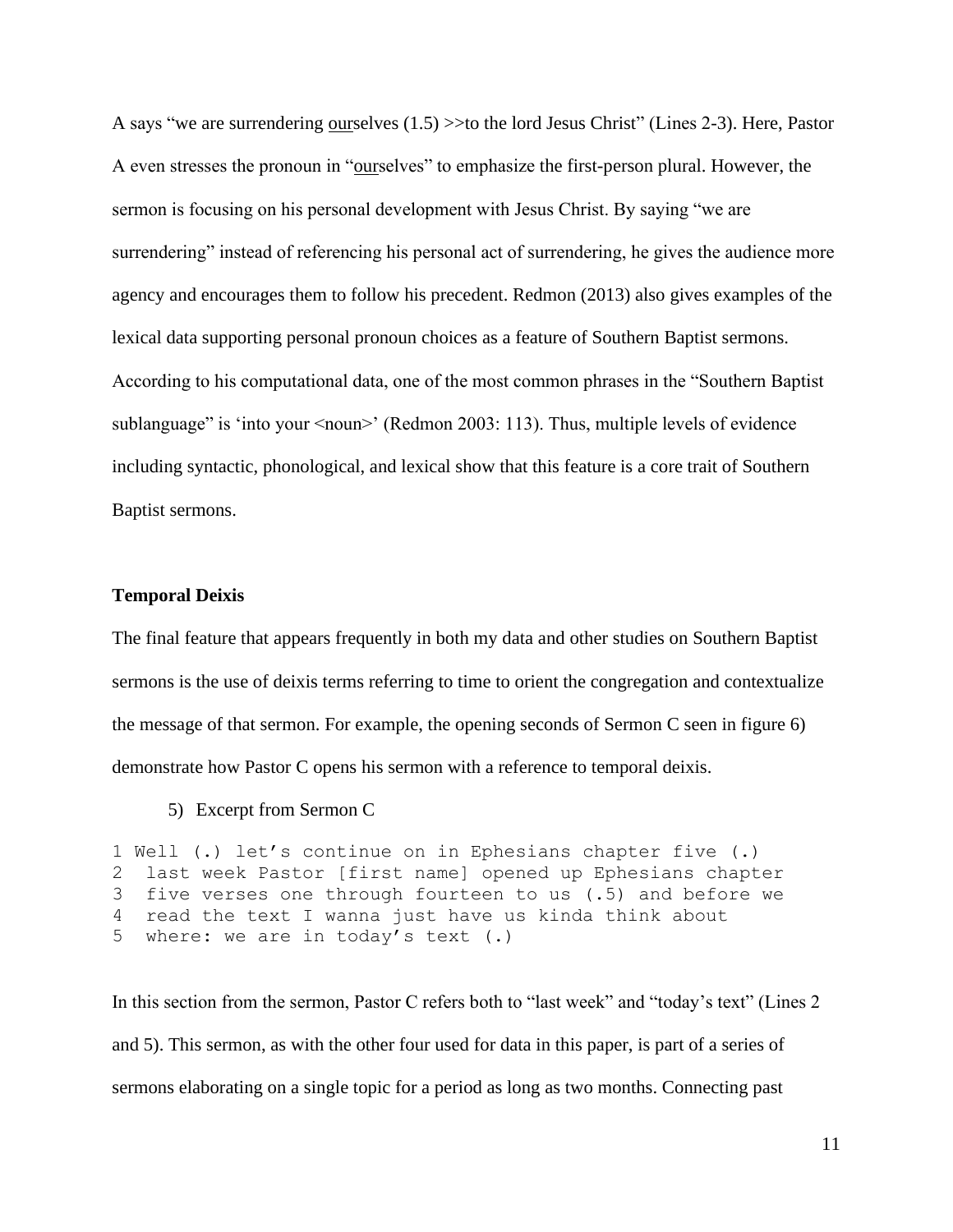sermons to the present sermon is a common tactic for pastors speaking as part of a series. Using only relative terms to refer to the past puts the burden on the congregants to attend weekly to understand the context of any given sermon and be part of the continuity of the church. However, the appeals are not exclusively used as an opening to the sermon, as excerpt from Sermon A in Excerpt 6 shows.

6) Excerpt from Sermon A

14 (.) in your life  $(.5)$  > last week we looked at the religious 15 n those folks that u:h that (.) what belonged to God they 16 were gonna call thei:rs (.5) and (.) now (1.0) the Lord 17 gives us an illustration of what it looks like (1.0) to 18 really (.5) just give ourselves (.5) completely (.5) to the 19 Lord Jesus Christ.

Pastor A here is connecting the prior sermon to his current sermon with the language of "last week" and "now," but he does so in the middle of the sermon rather than at the beginning (Lines 14 and 16). References to time in this style are so common that the word 'week' ranks high in Redmon's (2003) ordering of words according to frequency of appearance in Southern Baptist sermons. 'Week' is not one of the 168 words Redmon identifies as part of the core lexicon of the "Southern Baptist sublanguage," but it is very common (2007: 124). Of the several thousand words that comprise his corpus of Southern Baptist sermon-speak, only 246 appear more often than 'week.'

Other than the immediate impact of pressuring congregants to attend weekly to understand context, linguistic analyses of sermons have offering alternative explanations for the frequent use of temporal deixis. Ward Sr. (2014) writes on the narrow topic of linguistic calls for donations to the church in a sermon, but he discusses the sociological value of encouraging congregants to develop weekly habits of interacting with the church (2014: 589). Making the sermon a weekly ritual shared among the congregation establishes the Christian scripture as "the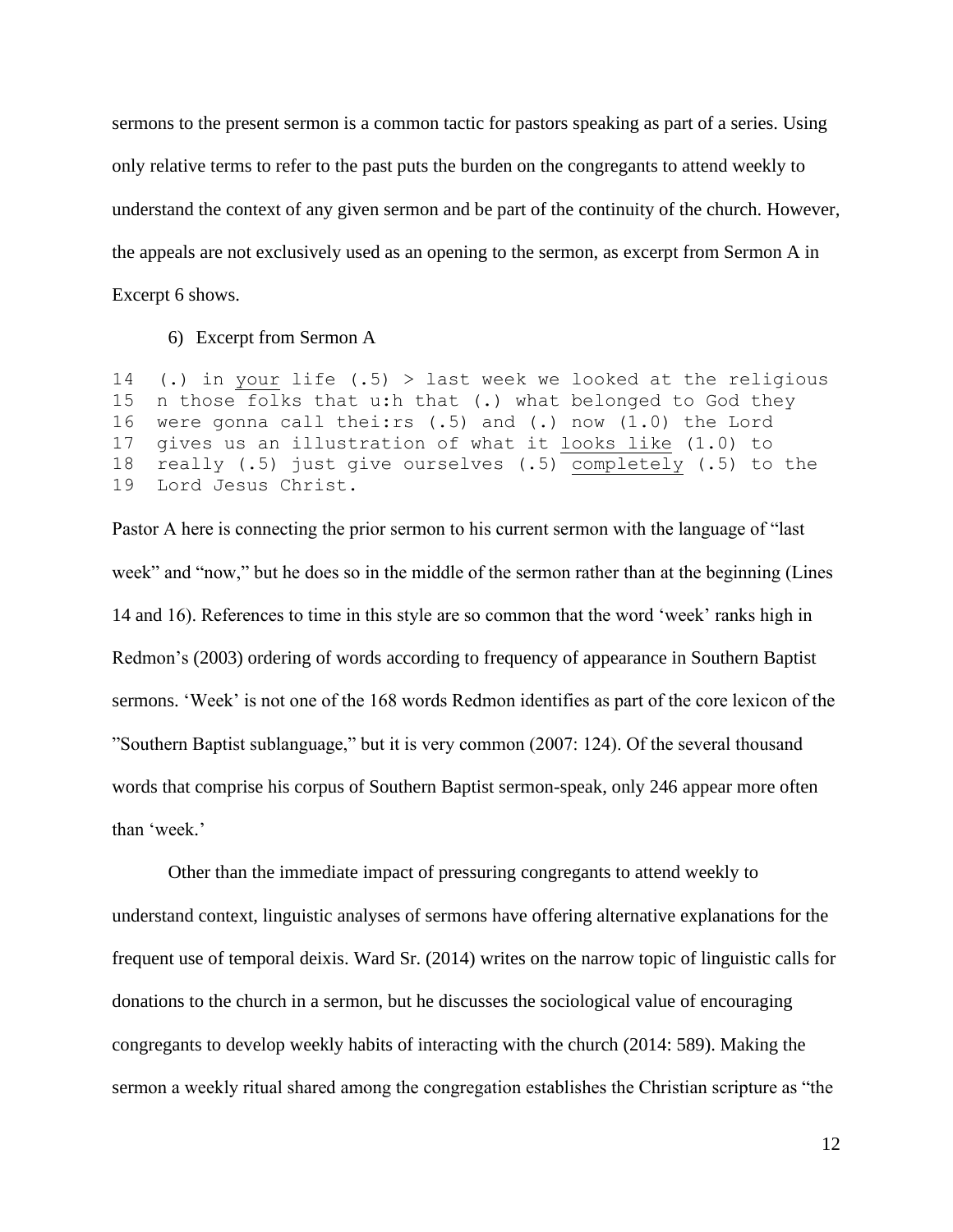dominant unifying symbol" of a social and cultural community marked by a shared religion (Ward Sr. 2014: 589). Just as pastors seek to develop a pattern of donations on a "recurring basis," they seek to develop patterns of church attendance and do so by speaking in deictic terms (Ward Sr. 2014: 590). Tayob also suggests that the use of deixis is a reflection of religious communities valuing the practice of ritual (2017: 142). In Tayob's view of religion, rituals not only control a congregant's weekly agenda, but consistent practice over time makes the ritual a measure of how the congregant perceives time (2017: 142). By encouraging attendance and referring to time within the broader series of church sermons, the pastor can make the audience more accustomed to relying on the church for an objective reference point in time. He also argues it is possible that recent trends of globalization and religious diversity have put pressure on churches to compete for weekly visitors (Tayob 2017: 142). Thus, the recent trend of constant deictic information is a way of trying to acclimate visitors to the habit of becoming consistent members of the congregation.

# **Conclusion**

As the data and this paper demonstrate, there are several concurrent linguistic features that mark a Southern Baptist sermon as a distinct linguistic act separate from conversational English. Past research has focused on isolated features or the sociological contexts of such features, but a published article has not yet studied the features as a unified set of performance markers distinguishing the sermon. This paper helps consolidate features sometimes already recognized in scholarship and helps connect them to goals and practices of the sermon. The main features of the sermon sublanguage which this paper identifies are frequent changes of tempo, frequent pauses in speech, changes in personal pronouns, and temporal deixis. Each feature serves a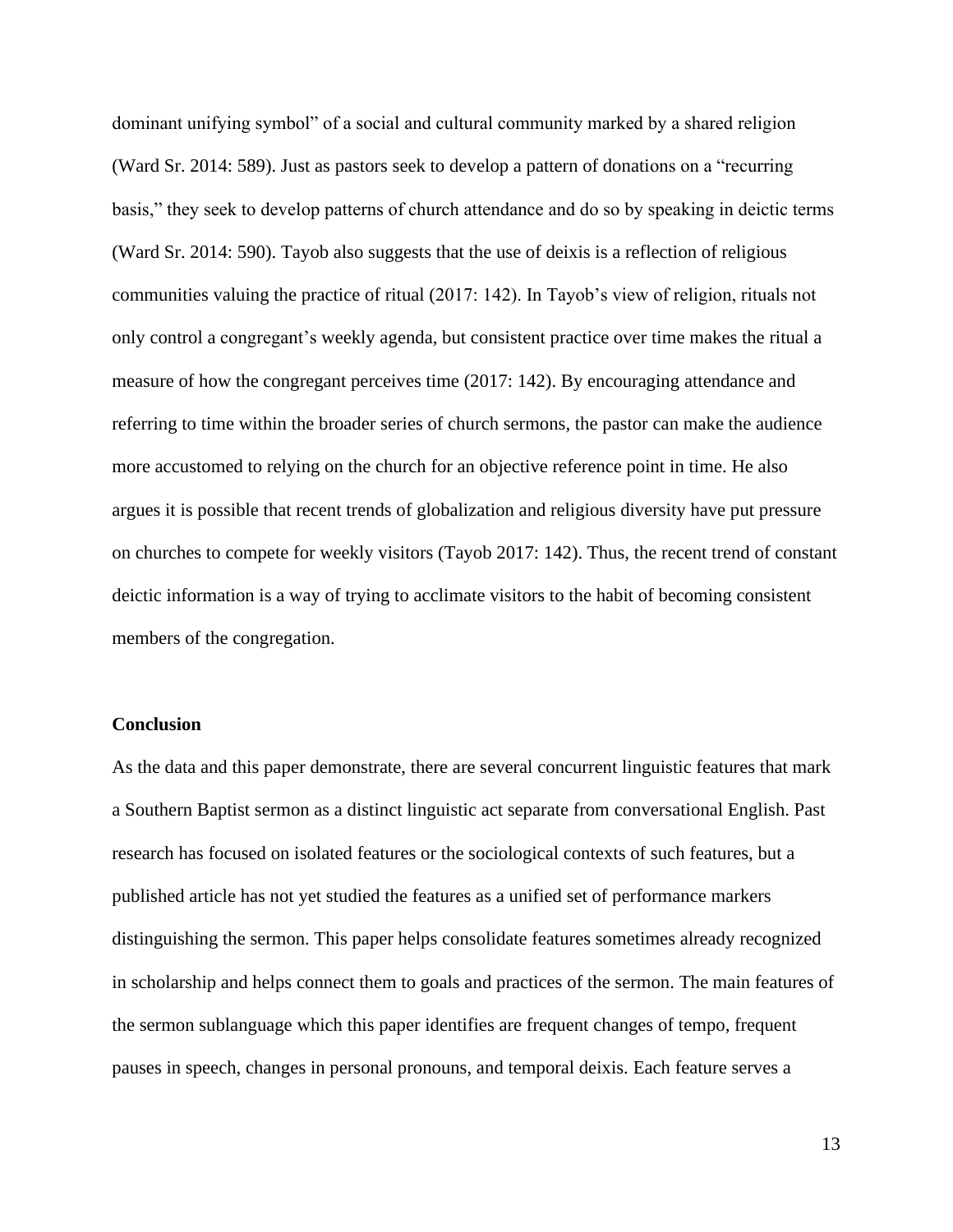contextual function, not just of signaling to congregants the pastor's performance, but also adding rhetorical value to capture attention or to impart the community values of a Southern Baptist church.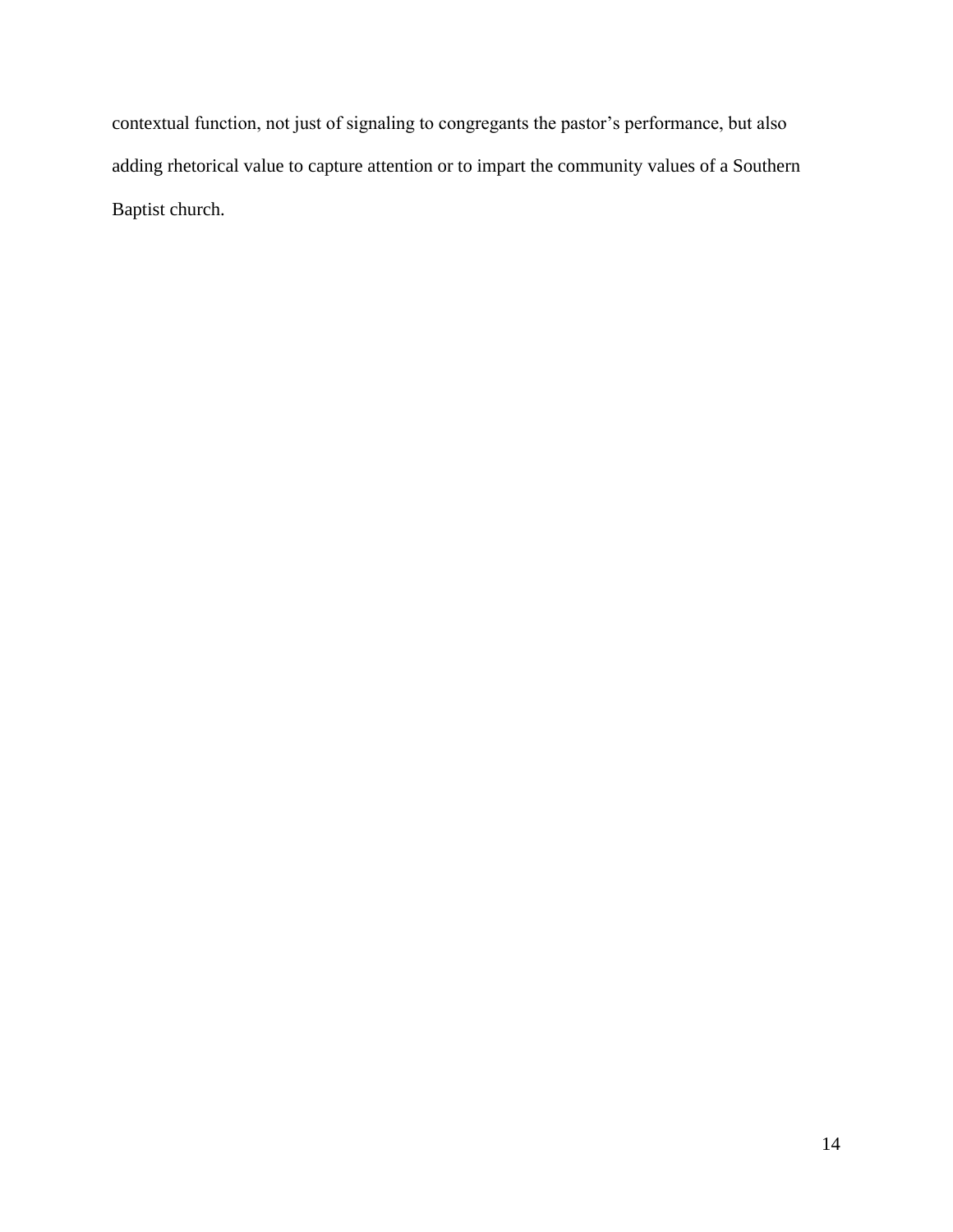# References

- Booker, Carolyn E. 2016. *Linguistic Manifestations of Engagement and Persuasion in Contemporary US Sermons from the African American Episcopal and Southern Baptist Affiliated Genres*. Long Island, NY: Hofstra University master's thesis.
- Britt, Erica. 2016. Stylizing the rpeacher: Preaching, performance, and the comedy of Richard Pryor. *Language in Society* 45. 685-708.
- Bryan, Clint D. 2016. *"Heads bowed, eyes closed": analyzing the discourse of online evangelical altar calls*. Murfressboro, TN: Middle Tennessee State University dissertation.
- Goh, Robbie B. H. 2008. Hillsong and "megachurch" practice: semiotics, spatial logic and the embodiment of contemporary evangelical protestantism. *Material Religion* 4. 284-305.
- Harding, Susan F. 1987. Convicted by the Holy Spirit: The Rhetoric of Fundamental Baptist Conversion. *American Ethnologst* 14. 167-181.
- Redmon, Allen H. 2003. *Reaching toward a full lexical description of the Southern Baptist sermon sublanguage*. West Lafayette, IN: Purdue University dissertation.
- Smith, John B. and Bruce A. Rosenberg. 1973. Rhythms in Speech: The Formulaic Structure of Four Fundamentalist Sermons. *Computer Studies in the Humanities and Verbal Behavior* 4. 166-173.
- Tayob, Abdulkader. 2017. Sermons as Practical and Linguistic Performances: Insights from Theory and History. *Journal of Religion in Africa* 47. 132-144.
- Yaeger-Dror, Malcah. Religion as a Sociolinguistic Variable. 2014. *Language and Linguistics Compass* 8. 577-589.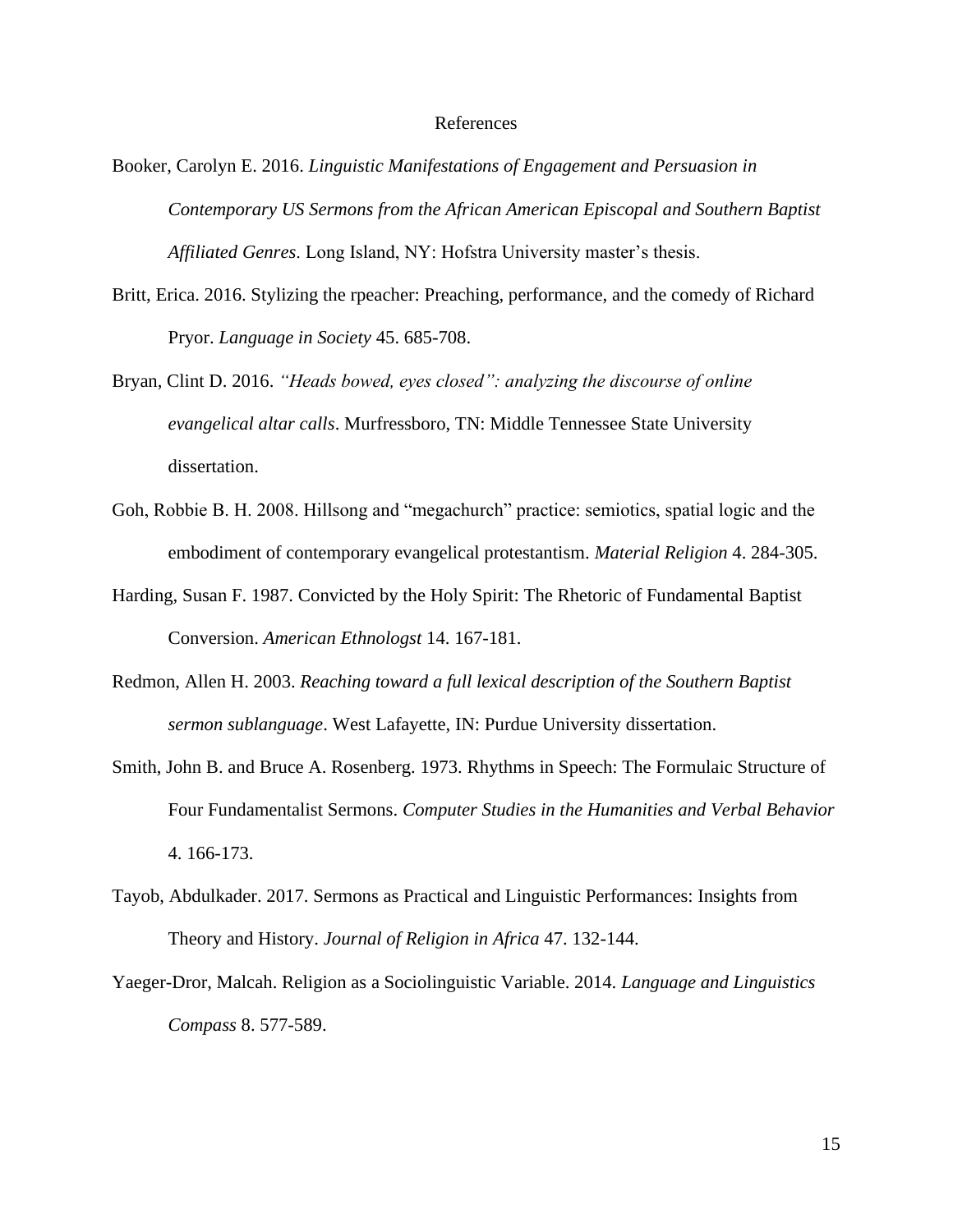- Ward Sr., Mark. Cognition, Culture, and Charity: Sociolinguistics and "Donor Dissonance" in a Baptist Denomination. *Voluntas* 26. 574-603.
- Wennerstrom, Ann K. 2001. *The music of everyday speech: prosody and discourse analysis*. New York, NY: Oxford University Press.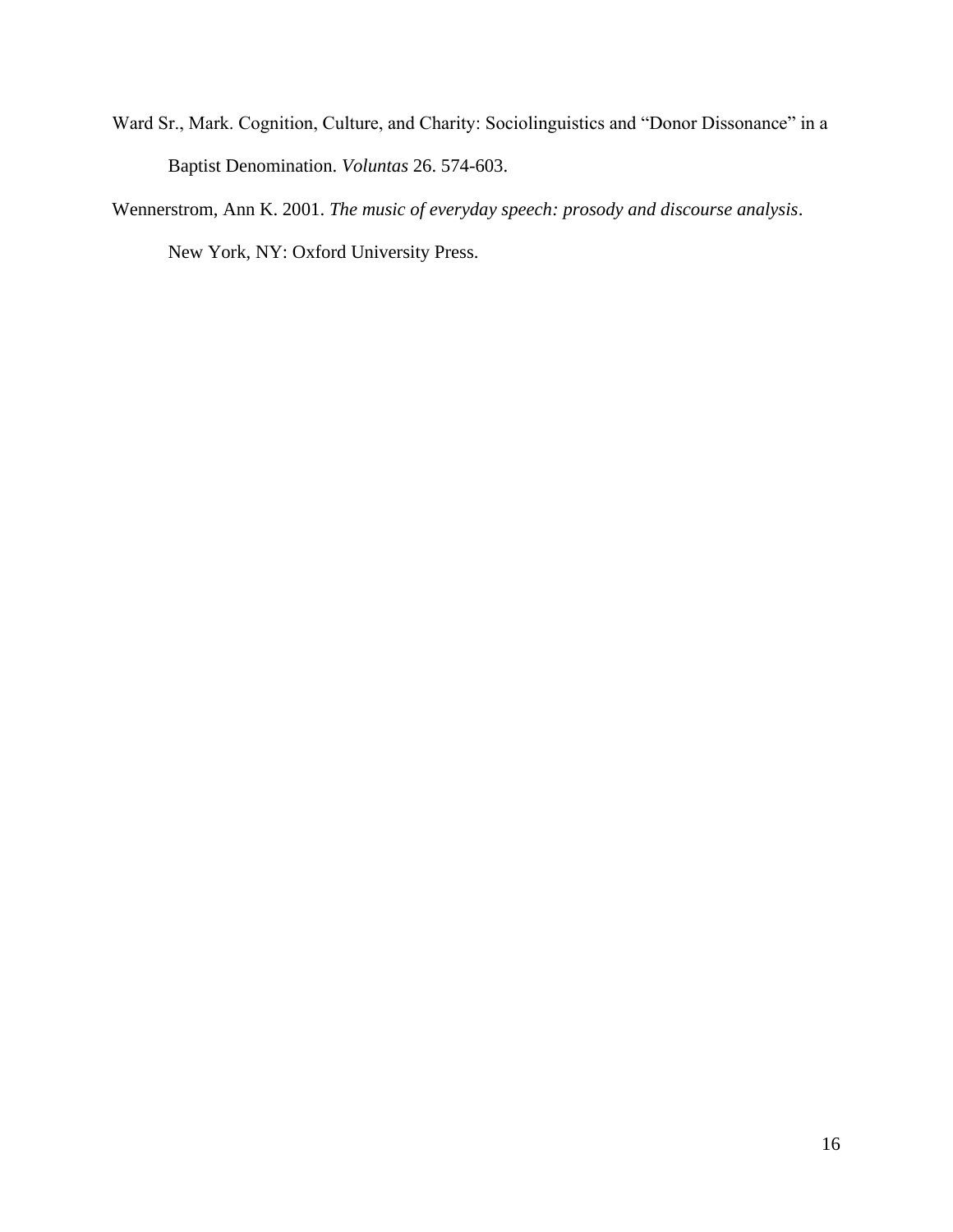# Appendix A

# Transcription conventions:

| Speaker:                 | A                                     |  |  |  |
|--------------------------|---------------------------------------|--|--|--|
|                          | B                                     |  |  |  |
| Line numbers             | 1                                     |  |  |  |
|                          | $\mathcal{D}_{\mathcal{L}}$           |  |  |  |
| Utterance                | When we become a child of God         |  |  |  |
| Unintelligible speech    | ##### (# for each syllable)           |  |  |  |
| High rising intonation   | ?                                     |  |  |  |
| Falling intonation       |                                       |  |  |  |
| Nonverbal sound          | $\langle$ applause $\rangle$          |  |  |  |
| IPA (if applicable)      | <[  >                                 |  |  |  |
| Emphasis or stress       | helpful                               |  |  |  |
| Raised volume            | <b>HELPFUL</b>                        |  |  |  |
| Laughter                 | $\omega$ (for 8.0)                    |  |  |  |
| Gesture                  | $\langle \rangle$                     |  |  |  |
| Overlaps and interrption | I [speak] now                         |  |  |  |
|                          | [me?]                                 |  |  |  |
| Pauses, length           | $\lambda$ pauses shorter than 0.2 sec |  |  |  |
|                          | $(3.5)$ pauses longer than 0.2 sec    |  |  |  |
| Tempo gets faster        | $\gg$ hurry up                        |  |  |  |
| Tempo gets slower        | $<<$ slow down                        |  |  |  |
| Rhythmic beats           | / beat / beat                         |  |  |  |
| Elongated syllable       | ma::::n                               |  |  |  |
|                          |                                       |  |  |  |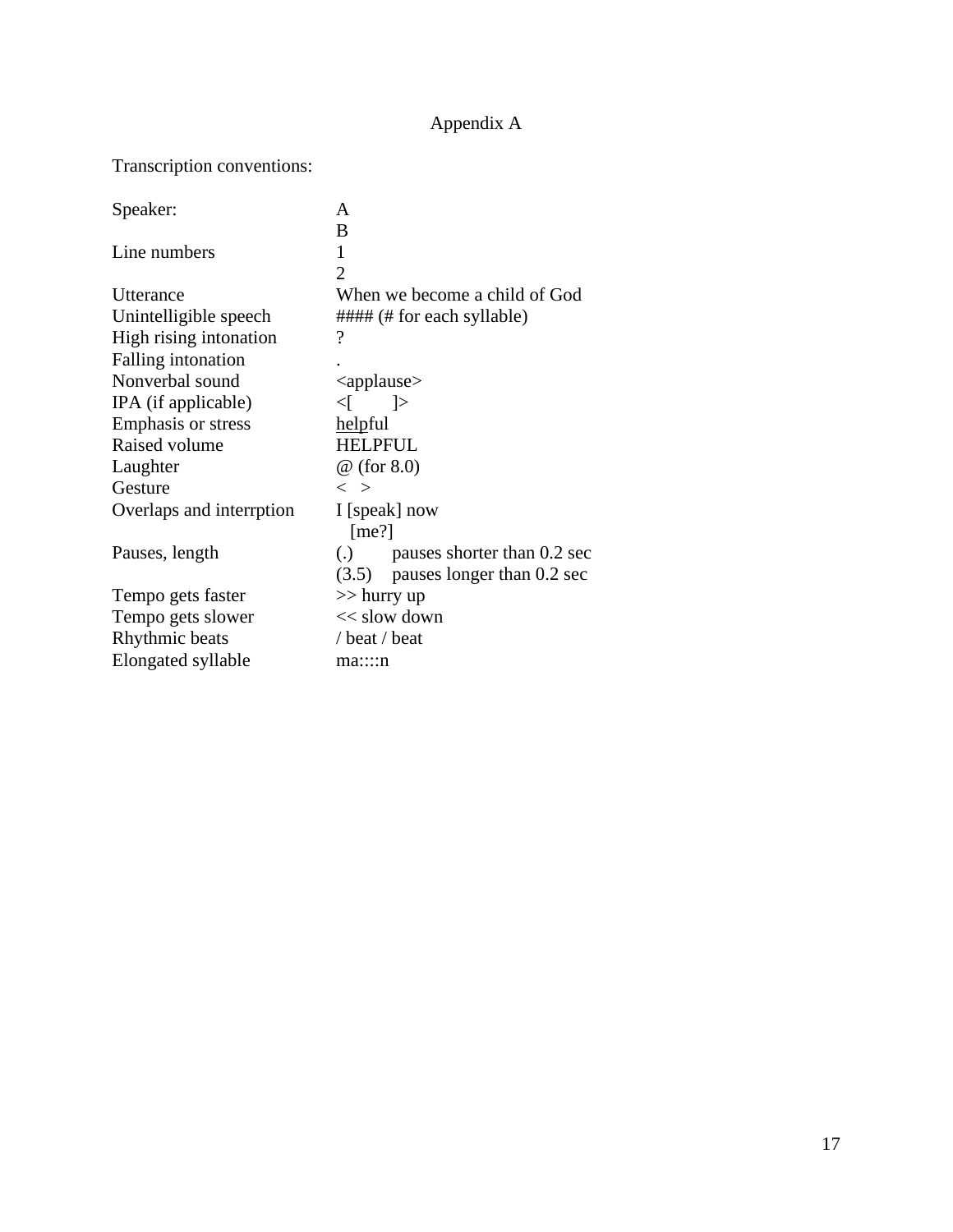# Appendix B **23:15-25:16 of Sermon A by Pastor A at Church A**

1A << When  $(2.0)$  we become  $(1.0)$  > a child of God= >> = when we 2 become a born again believer (.) << we are surrendering 3 ourselves (1.5) >>to the lord Jesus Christ << he has BOUGHT 4 us (1.0) with the price of his blood=we belong to him this 5 should be a settled issue (.) in our LIVES but I believe (.5) 6 looking back at (.) fifty-some years of my relationship with 7 the Lord it's a continual process (.) of surrendering= 8 audience member> =amen= 9 =MORE and MORE of my life >> more and MORE of who I am what 10 I have (2.0) realizing I don't have anything (2.0)  $\lt$  he has 11 everything if (.) he has me. (2.0) and that's the struggle 12 (.) that we have=  $>$  =I believe we < we deal with that all the 13 time WHAT- WHAT is (.) the value:: < of the Lord Jesus Christ 14 (.) in your life (.5) > last week we looked at the religious 15 n those folks that u:h that (.) what belonged to God they 16 were gonna call thei:rs (.5) and (.) now (1.0) the Lord 17 gives us an illustration of what it looks like (1.0) to 18 really (.5) just give ourselves (.5) completely (.5) to the 19 Lord Jesus Christ. We probably ALL (.5) heard at some point  $20 \rightarrow$  if you've been in church any at ALL if you've been in 21 Sunday school any at ALL you've heard about Mary (.) < 22 pouring the oil o:n << Jesus= =but it's so much more than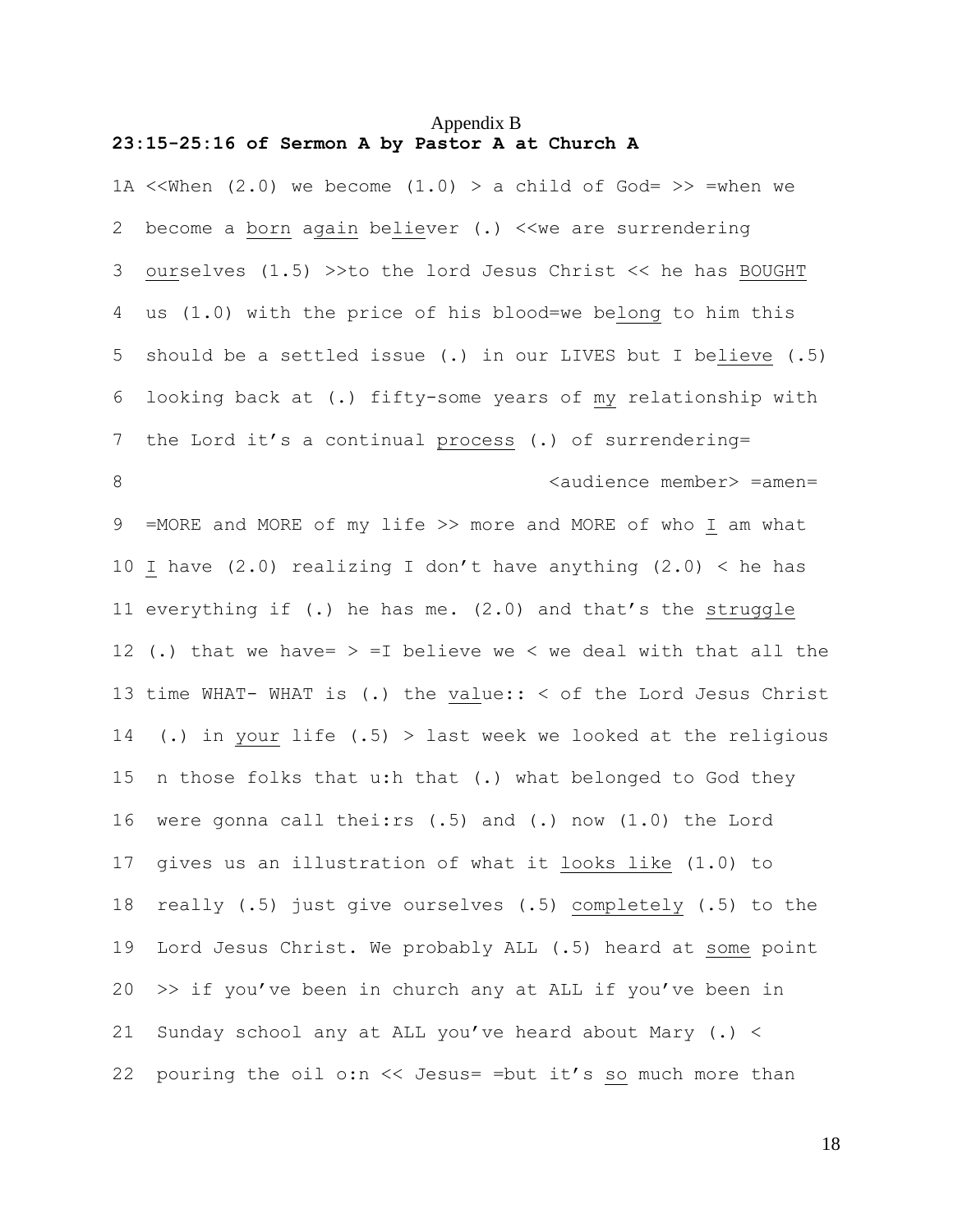23 that if you understand the context of what's going ON (.5) 24 and what that really means (.) to Mary (.) > and we see (.) 25 Mary (.) we see (.) Judas (.5)  $\lt\lt$  and we see Jesus in these 26 verses.  $(1.0)$  >> AND I WANNA LOOK at this  $(.)$  from  $(1.0)$ 27 their eyes (.5)< a::nd hopefully find application for 28 our lives (.) personally

### **5:17-6:41 of Sermon B by Pastor B at Church B**

1B I'm gonna have em on the screen for ya but if you have (1.0) 2 your bible or something electronic close by (.) turn to or 3 (.) pull that up Matthew chapter six verse thirty three and 4 before we rea:d that (.5) I wanna remind all of us (.) 5 Je:sus knows more about money (.) and possessions (.) than 6 any of us ever will (.) so it's imperative we hear from him 7 (.) and not just with our ears but with our- heart 8 listen to what (.) Jesus said as he talks about and contrasts 9 things that we wrestle with in life I'll address in a second 10 he says but << see:k first (.5) his kingdom and his 11 righteousness and a:ll these things will be added to you= 12 >>=we sometimes focus on the thi:ngs (.) and forget all about 13 God's kingdom (.) < and God's righteousness (.5) you see (.) 15 five times in the ten verses (.) before Jesus mentions this 16 he's talked about (.5) worry (.5) and anxiety (.5) and stress 17 (1.0)>> w-we live in a culture today: (.5) that thinks and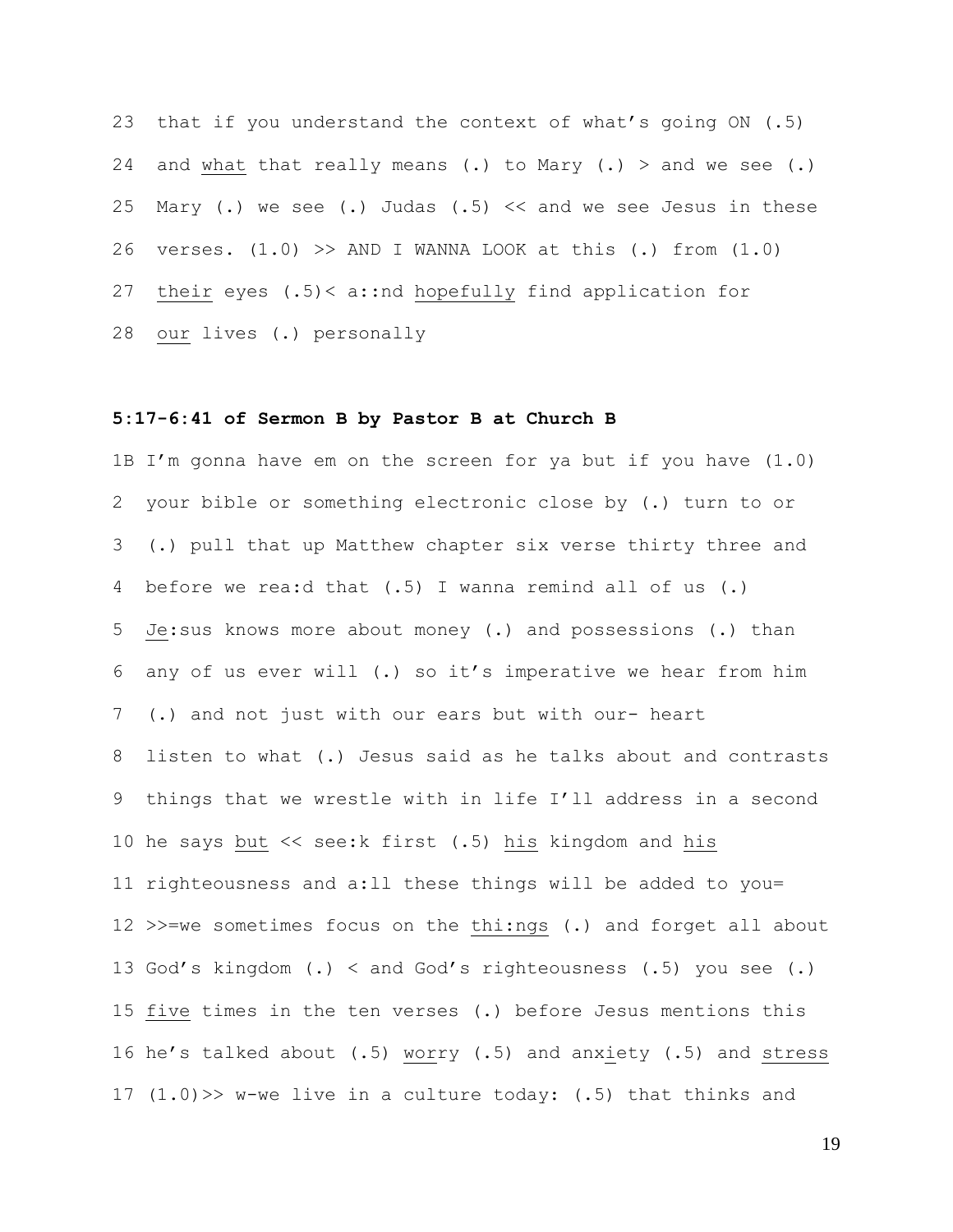18 belives > because what you believe determines what you do:: 19 (1.5) that the Bible is (.5) totally irrelevant

# **26:28-27:30 of Sermon B by Pastor B at Church B**

20 >> THEN- no that's got to go toward debt (.5) that has to 21 go toward debt if you have credit card debt- unsecured debt=  $22 >$  =that's credit card debt (.5) kay?  $<<$  and no more- no:: 23 more debt (2.0) this is what you're doin but Jesus said this 24 is what you should be doin  $(1.5)$  >> number four  $(.)$  << God 25 is my o:nly hope  $(.5)$  > for solving my  $(.)$  < sin problem 26 and my money problems because (.) those usually go together 27 and when you think about rescuing gra:ce (.) grace that 28 rescues is grace (.) that changes > the entirety of our 29 existence (.) that's what grace does

### **0:00-0:15 of Sermon C by Pastor C at Church C**

1C Well (.) let's continue on in Ephesians chapter five (.) 2 last week Pastor [first name] opened up Ephesians chapter 3 five verses one through fourteen to us (.5) and before we 4 read the text I wanna just have us kinda think about 5 where: we are in today's text (.)

### **1:54-3:13 of Sermon C by Pastor C at Church C**

6 and that's (.) what it was to: look at my walk 7 does my (.) walk match my (.) talk >> well that's what 8 Paul is getting at here in Ephesians chapter five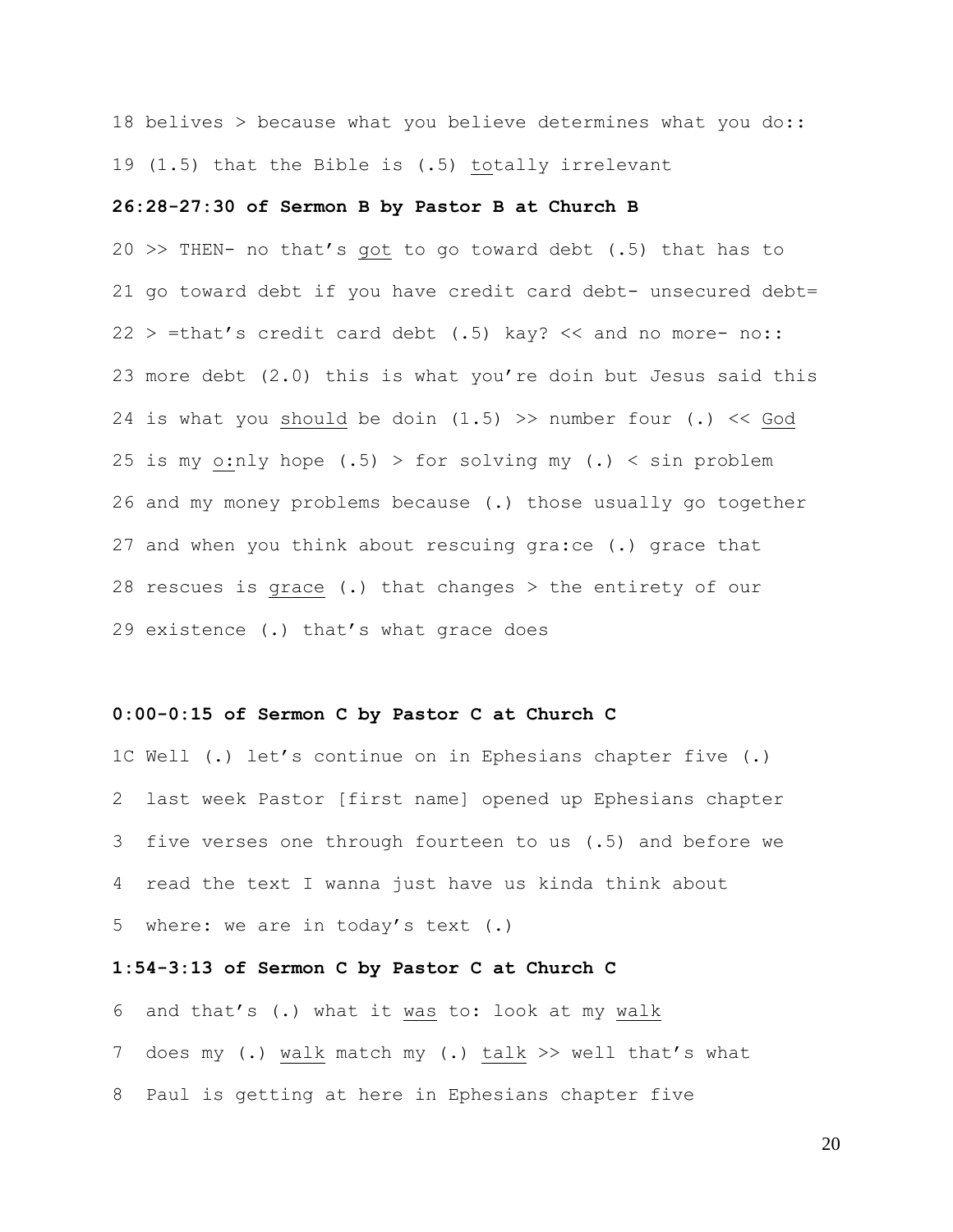9 > and we're gonna be looking at verses fifteen through 10 twenty-one today but- (.) before we read that I wanna just 11 read for you and it's not gonna be up on the board uh: (.) 12 << verses one (.5) and two that Pastor [first name] opened 13 up for us last week > Ephesians five one and two because this 14 is the basis fo:r the continuation of today's message < 15 Ephesians five one and two (.5) listen up < therefore (.) 16 be: imitators (.) of God (.5) > as beloved children (.) 17 and walk in love (.) as Christ loved us=and gave himself up 18 < for us < a fragrant offering and a sacrifice (.) to God 19 >> so the command here in this whole passage is < be 20 imitators (.) of Go:d  $(.5)$  < walk  $(.5)$  in his love >> 21 walk in that agape love that Jesus Christ (.5) << poured 22 out for us when he made the >> ultimate sacrifice << 23 and gave himself on the cross at calvary >> be imitators 24 of that

#### **36:37-37:09 of Sermon D by Pastor D at Church D**

1D pour yourself into whatEVER in this world (.) but 2 all of those are just false vines (.) that will never 3 give << the life that God wants each of us to have (.5) 4 true vine >> the true vine is Jesus Christ. (1.0) 5 I'm reminded of uh growing up (1.0) u:h me and uh 6 my friend Nicky (.) we were out (.) working hard buildin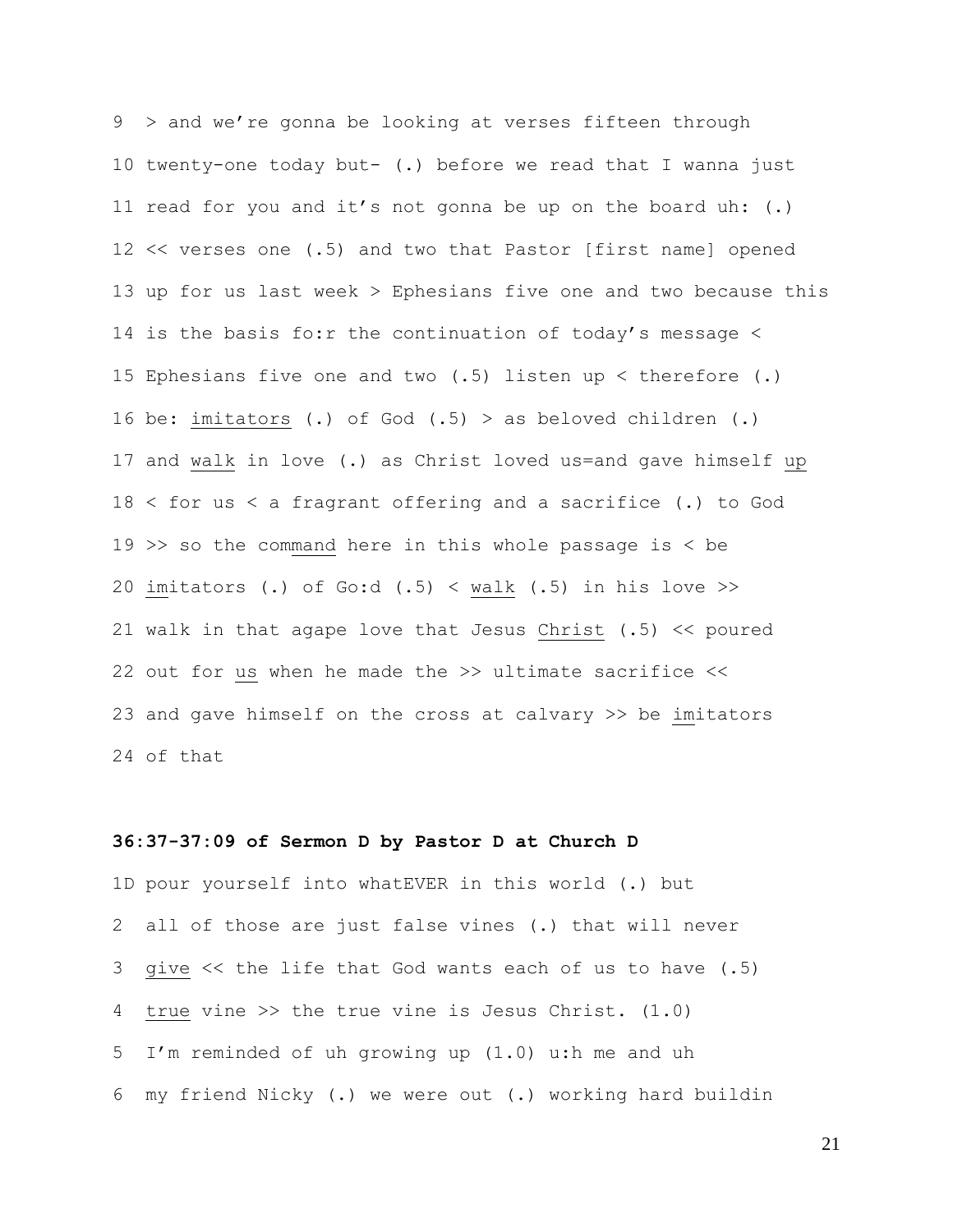7 uh dirt bike ramps (.) out in the field behind our house 8 a:nd u:h we worked up an appetite so: Nicky said >> 9 let's run inside let's see if we can find some food

# **44:16-45:00 of Sermon D by Pastor D at Church D**

10 >> and as we are REMAINING (.) plugged into (.) the vine 11 and the Holy Spirit is given freedom to live in our life 12 this is the fruit  $\lt\lt$  that will be seen (1.5) >> what kind of 13 fruit is it (.5) << that will be seen in you (1.0) a lot 14 of times we like to make excuses (.5) >> I know I do 15 < I like to say well yknow that's just not my my gift (1.0) 16 u:h > that's not my strength  $(1.0)$  yeah that's- yknow [full 17 name] is really good at serving like that um (.) that's 18 his gift (1.0) and we hide behind sometimes= >> =how many of 19 you have ever taken a spiritual gifts test (.5) how many of 20 you ever used that as an excuse for not having to fulfill 21 one of these fruits of the spirit

### **50:37-52:26 of Sermon E by Pastor E at Church E**

1E it's just as true today (2.0) where is it that we:'re 2 investing >> not only our money this isn't just about 3 money but where is it we're investing our time (.) 4 in our lives (1.0) < is it doing God's work or is it 5 running the rat race > trying to stay up with the Joneses 6 trying to make sure that we always have the newest greatest